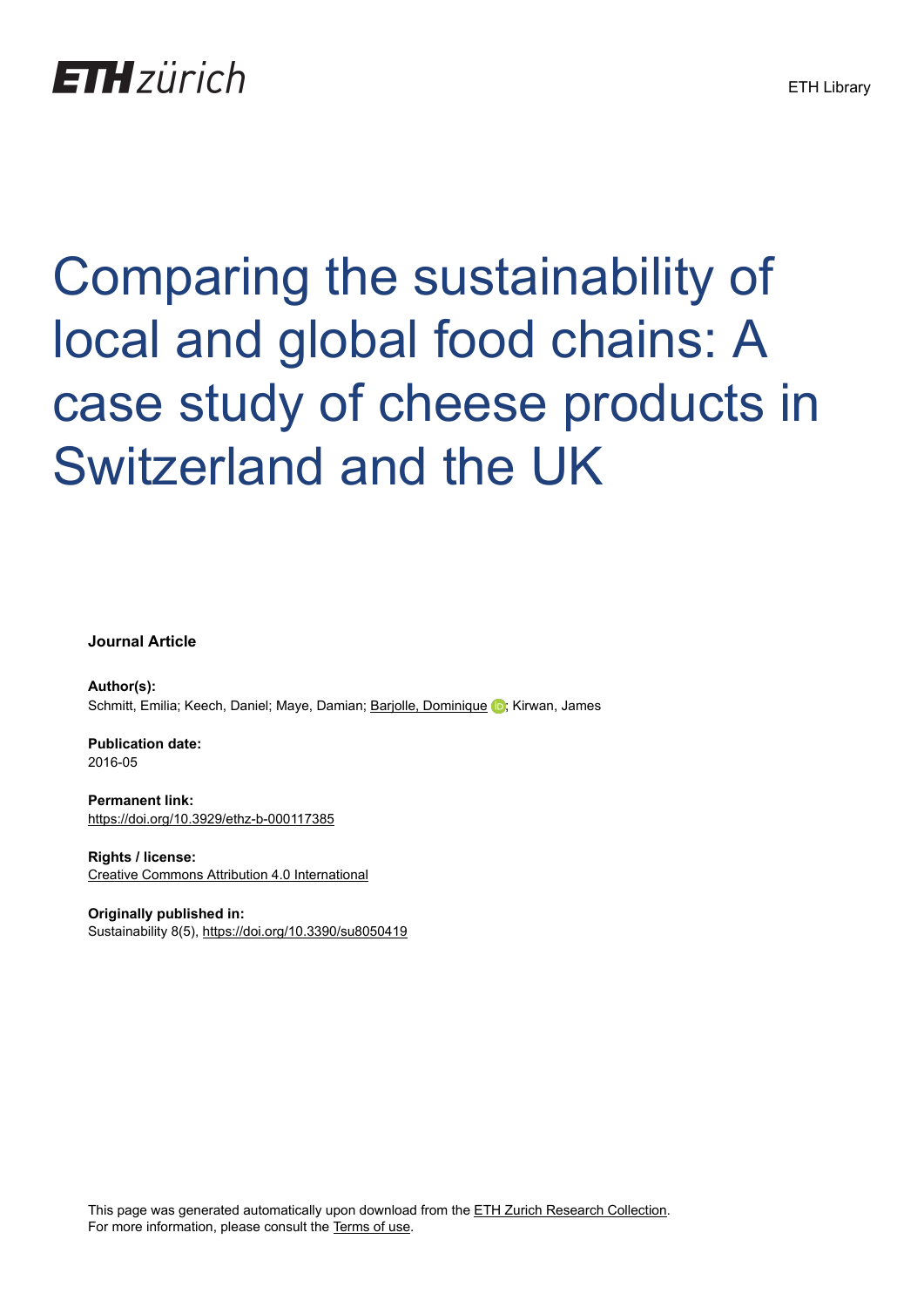

*Article*



# **Comparing the Sustainability of Local and Global Food Chains: A Case Study of Cheese Products in Switzerland and the UK**

## **Emilia Schmitt 1,2,\*, Daniel Keech <sup>3</sup> , Damian Maye <sup>3</sup> , Dominique Barjolle <sup>2</sup> and James Kirwan <sup>3</sup>**

- 1 Research Institute for Organic Agriculture (FiBL), Frick CH-5070, Switzerland<br>2 Eederal Institute of Technology (ETH) Zürich Zürich 8092 Switzerland: bario
- <sup>2</sup> Federal Institute of Technology (ETH) Zürich, Zürich 8092, Switzerland; barjolle@ethz.ch
- <sup>3</sup> Countryside and Community Research Institute (CCRI), Gloucester GL2 9HW, UK; dkeech@glos.ac.uk (D.K.); dmaye@glos.ac.uk (D.M.); jkirwan@glos.ac.uk (J.K.)
- **\*** Corresponding: schmitte@ethz.ch or emilia.schmitt@fibl.org; Tel.: +41-44-633-8397

Academic Editor: Gianluca Brunori Received: 17 February 2016; Accepted: 25 April 2016; Published: 29 April 2016

**Abstract:** Local food has recently gained popularity under the assumption that it is more sustainable than food from distant locations. However, evidence is still lacking to fully support this assumption. The goal of this study is to compare local and global food chains in five dimensions of sustainability (environmental, economic, social, ethical and health), covering all stages of the chain. In particular, four cheese supply chains are compared in detail: a local (L'Etivaz) and global (Le Gruyère) case in Switzerland and a local (Single Gloucester) and global (Cheddar) case in the UK. A multi-dimensional perspective is adopted to compare their sustainability performance. Eight attributes of performance (affordability, creation and distribution of added value, information and communication, consumer behaviour, resource use, biodiversity, nutrition and animal welfare) are used to frame the comparative analysis. The results suggest that local cheese performs better in the field of added value creation and distribution, animal welfare and biodiversity. Global chains, by contrast, perform better in terms of affordability and efficiency and some environmental indicators. This analysis needed to be expressed in qualitative terms rather than quantified indicators and it has been especially useful to identify the critical issues and trade-offs that hinder sustainability at different scales. Cheese supply chains in Switzerland and the UK also often present hybrid arrangements in term of local and global scales. Comparison is therefore most meaningful when presented on a local (farmhouse)/global (creamery) continuum.

**Keywords:** sustainability; multidimensional performance; food chains; local; global; attributes; indicators

#### **1. Introduction**

The interest in and willingness of consumers to pay for local food has continually increased in the past decade [\[1\]](#page-18-0), as has research interest in local food [\[2\]](#page-18-1). The most often cited reasons for this preference for local food are related to "product quality (*i.e*., freshness and taste), consumers' personal health, food safety, care for the environment, and support of the local economy" ([\[2\]](#page-18-1), p. 157). In essence, the interest in local food is linked to the perception that local products are more sustainable than foods produced far away from the consumer. However, this common belief contains two shortcomings: first, the definition of what is "local food" remains vague and dependant on context [\[3–](#page-18-2)[5\]](#page-18-3); and second, the superior sustainability of local food systems remains to be established [\[6\]](#page-18-4).

The definition of the sustainability of agri-food systems is also debated. Most definitions regarding sustainability cover the economic, social and environmental dimensions, in accordance with the original definition of sustainable development in the Brundtland report [\[7\]](#page-18-5). It is also the case that,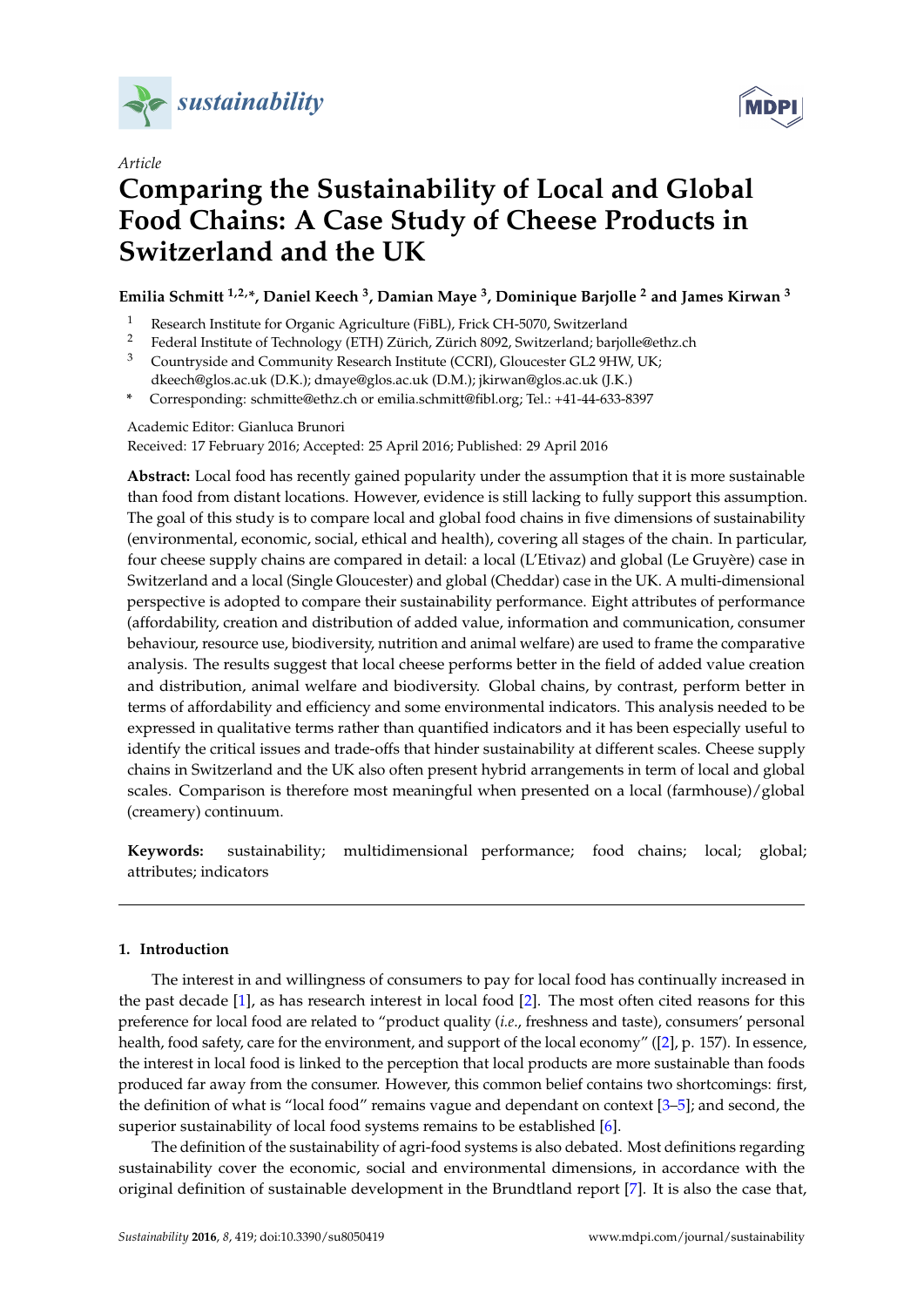when defining sustainable food chains [\[8\]](#page-18-6), sustainability is multi-dimensional. However, as agri-food chains are very dynamic and differ according to sector and place, a definitive understanding of their sustainability might be impossible to find and might change over time and space [\[9\]](#page-18-7). In a systematic review, Velten *et al.* ([\[10\]](#page-18-8), p. 7857) conclude that there is a great variety of concepts relating to sustainable agriculture and this causes confusion, but there is "no way to streamline the concepts." However, the integration of different academic disciplines "allows a more comprehensive picture of the situation and approach to resolving the existing issues".

In the existing literature, assessment approaches often favour one dimension to the detriment of another [\[11\]](#page-18-9). For example, studies using methods such as Life Cycle Assessment (LCA) focus on the environmental dimension mainly [\[12](#page-18-10)[,13\]](#page-18-11). However, Ostrom [\[14\]](#page-18-12) stresses the importance of combining scientific disciplines and interdisciplinarity to describe and explain complex social-ecological systems. In this paper, a multi-dimensional perspective has been applied following the authors' participation in the European Commission funded FP7 research project GLAMUR—Global and Local Food Chain Assessment: A Multi-Dimensional Performance-based Approach (www.glamur.eu). Within Glamur, the three original Brundtland pillars were taken into account, and health and ethics were added in order to structure the assessment of food chain performance for a range of food products within five sustainability dimensions. Local food is perceived as beneficial for the health of consumers [\[15\]](#page-18-13) and thus the health dimension also needs to be tested in this assessment. Similarly, assumptions about the superior ethical credentials of local food remain contested [\[16–](#page-18-14)[18\]](#page-18-15). An additional consideration in developing sustainability assessments of food chains is that "although the sustainability objectives are often derived from overarching sustainability principles which are highly integrated, criteria or indicators that are developed from these typically revert to a compartmentalised structure in which the environmental, social and economic categories are treated separately" ([\[19\]](#page-18-16), p. 56).

Sustainability performance is usually assessed by evaluating practices against a set of indicators. One challenge lies in determining and measuring indicators capable of translating the complexity of food chains, with the ability to indicate which characteristics and dynamics of the chain are sustainable or not [\[9](#page-18-7)[,20\]](#page-18-17). Universal lists of indicators applicable for any food chain are starting to emerge [\[21\]](#page-19-0), but indicators must be selected and adapted case by case [\[22\]](#page-19-1). There are some guiding principles in the literature that can help in the development and selection of indicators. However, the challenge of choosing enough indicators to capture the complexity of food chains, while simultaneously avoiding using too large a number of them remains [\[23\]](#page-19-2).

Furthermore, Nardo *et al.* ([\[24\]](#page-19-3), p. 15) emphasize that "indicators should be selected on the basis of their analytical soundness, measurability, country coverage, relevance to the phenomenon being measured and relationship to each other. The use of proxy variables should be considered when data are scarce". Bockstaller *et al.* ([\[25\]](#page-19-4), p. 771) make it even more straightforward, with two evaluation criteria for the selection of an indicator: feasibility and relevance. The feasibility (*i.e.*, "easiness of implementation due to accessibility of data and cost of implementation") is especially important to maximise the quality of the final assessment. Relevance concerns the soundness of the criteria for the specific context and research goals and can be more difficult to evaluate. This can be done with the consultation of experts, although initially the selection of criteria should be done with an extended knowledge of the system (or in this case, food chains) under study [\[11\]](#page-18-9). Bossel [\[26\]](#page-19-5), bu also Binder *et al.* [\[23\]](#page-19-2), suggest using a participatory process with all stakeholders involved to select indicators [\[27\]](#page-19-6). Hammond and Dubé [\[28\]](#page-19-7) also emphasise the need for collaboration with many actors in order to conceptualize valid models and solve sustainability related problems.

In addition to the challenge of involving stakeholders, methodological challenges exist in the evaluation of sustainability. Berrah and Clivillé [\[29\]](#page-19-8) justify converting measurements into scores to aggregate them into an overall performance assessment. This process allows the comparison of indicators using different units, but it requires the use of reference values [\[11\]](#page-18-9). These reference values are benchmarks defined as "values or qualitative descriptions of activities, used as the basis by which the performance of an enterprise is evaluated within an indicator domain to facilitate a rating of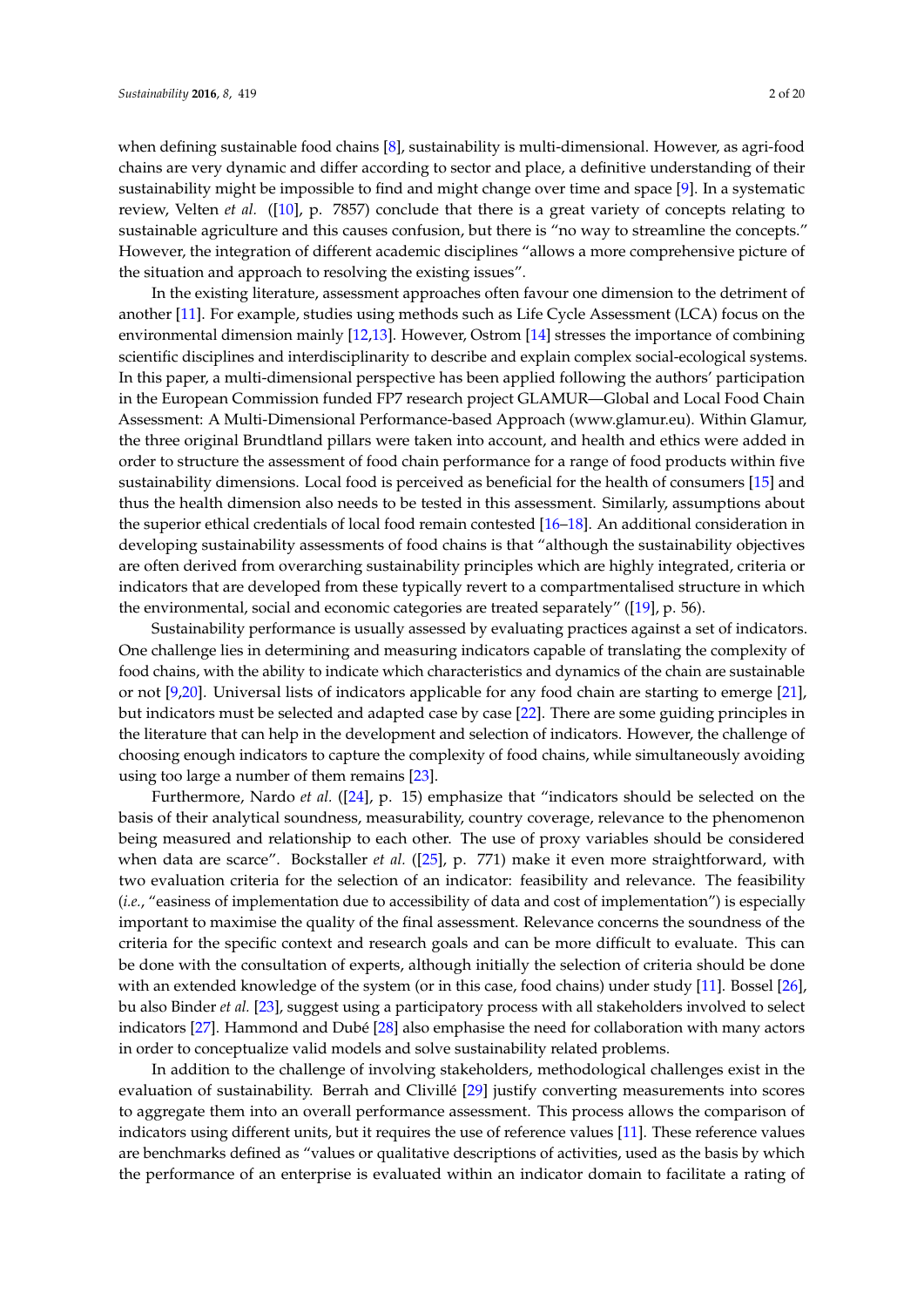sustainability performance" ([\[21\]](#page-19-0), p. 216). Benchmarks can either be absolute values, like a norm or scientific target, or can be relative values such as a regional or sectorial average [\[11\]](#page-18-9). The determination of benchmarks allows the calculation of a performance score on a percentage scale.

In summary, it is clear that sustainability is characterised by a dynamic series of understandings, and that the assessment of the sustainability in food chains has tended to be based on one kind of performance assessment at a time, or on one aspect of the productive or distribution chain. Hence, this study is an attempt to integrate performance assessments across five dimensions (namely, environment, social, economic, health and ethical) using attributes and indicators in order to capture and compare the performance of local and global food chains. In Glamur, 24 attributes of food chain performance were generated in a systematic and iterative process [\[30\]](#page-19-9). Indicators relate to the attributes by helping to measure the performance of the chain. Few studies so far have used sustainability indicators to empirically observe sustainability performance differences between local and global food chains [\[31\]](#page-19-10). In addition, to address multiple performance dimensions, a food chain perspective is used, considering all stages between inputs, production and consumption. This comparison recognizes the shortcoming of a lack of precisely defined distinctions between "local" and "global". As an emblematic case of traditional food in Europe, produced both on local small-scale farms and at an industrial scale, cheese is the product selected in this paper to provide a more detailed multi-dimensional assessment of sustainability. Four cheese chains are compared in detail: a mainly local (Etivaz) and a more global (Gruyère) case in Switzerland; and a mainly local (Single Gloucester) and a dual local and global (Cheddar) case in the UK.

#### **2. Analytical Framework**

The process of sustainability assessments and comparison followed the framework described in Figure [1.](#page-4-0) The first step was to define the object under study, and the precise scope of the food chains used as case studies. The focus has been in accordance with the definition of a core food chain from Neven ([\[8\]](#page-18-6), p. 11), which includes actors who have the functions of "production, aggregation, processing and distribution". Thus, the stages of the chains most emphasised in the study are agricultural production, primary processing (milk aggregation and cheese making) and secondary processing (cheese refining). The upstream inputs stage is difficult to take into account entirely, due to the difficulty of securing information about input production and transport and the extensive interactions these processes have with many other food chains. Nevertheless, our data collection includes upstream inputs as much as possible. Packaging, export, and retailing were only marginally taken into account because of limited access to data and the very high level of interaction with other chains. The consumption stage was studied using consumer focus groups. The data collection was thus particularly oriented towards those downstream stages of the core food chain and included interviews at each stage and for each case study.

The second step included an extensive review and contextual analysis surrounding the case studies, mainly regarding their country and sector. The goal was, initially, to help in the selection of assessment criteria in relation to the context (relevance) and then to set the background for the subsequent analysis of the results. For the first goal, scientific and grey literature was retrieved and analysed in terms of how sustainability performance is perceived by actors in the public, policy, market and scientific spheres. The varied sources were analysed thematically using Nvivo 10 [\[32\]](#page-19-11), a software package which aids qualitative analysis of text documents, in order to identify most frequent word counts and the most relevant fields for sustainability. Commonly occurring performance characterisations in the literature and media discourses were then grouped as attributes. In each country, actors' points of view on these themes, their importance and their articulation in the food chains were reviewed through a series of interviews that helped to provide a focus for attribute generation. Twenty-two such interviews were conducted (12 in Switzerland and 10 in the UK, respectively) with actors from different backgrounds (policy, science, market, public) and different sectors, including professionals from the dairy sector. In addition, two rounds of a Delphi survey [\[33\]](#page-19-12)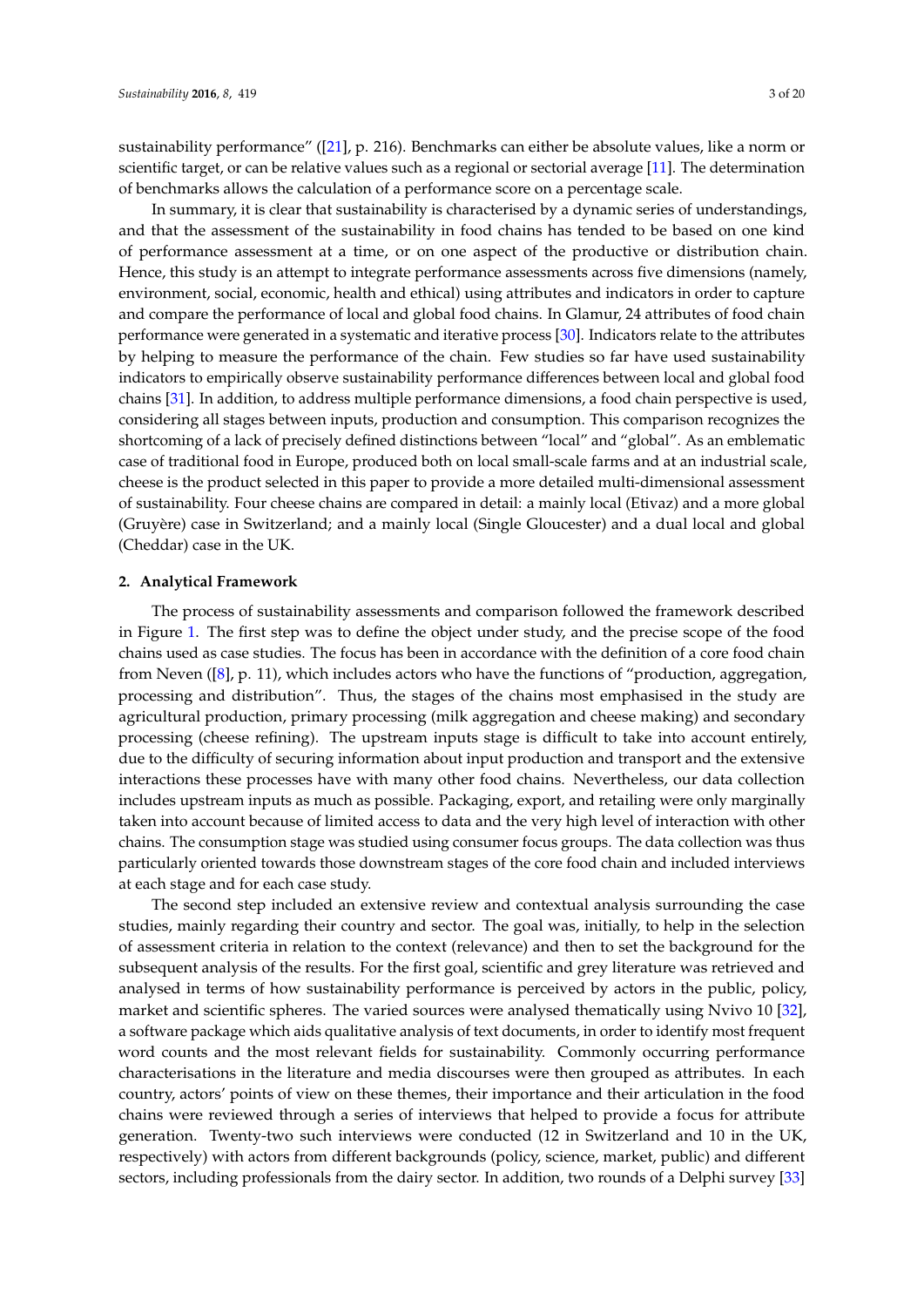were completed in each country. Delphi is a forecasting technique used to discern common themes or shared interests between a panel of experts or specialists—in this case in the food chain—involving rounds of surveys, with each round of questions informed by findings from the preceding round. This iterative filtering process of the relevant attributes, preliminary observation and initial interviews linked to the cheese cases was essential to grasp the main issues and challenges at stake for the different stakeholders. *Sustainability* **2016**, *8*, 419 4 of 21

<span id="page-4-0"></span>

**Figure 1.** Schematization of the analytical framework of this study. **Figure 1.** Schematization of the analytical framework of this study.

The second step included an extensive review and contextual and contextual analysis surrounding the case of  $\alpha$ For the third step, the sustainability assessment, a set of attributes and indicators of performance were selected, derived from the analysis of literature and interviews with the 22 actors described in Stage 2, above. Attributes are defined as "a quality or feature regarded as a characteristic or inherent part of something" ([34], p. 13), e.g., animal welfare is an attribute. Attributes developed at national levels during the literature analysis were then unified into a list of attributes to the specific sector under study (e.g., cheese). Thus, eight attributes were selected to compare local and global UK and Swiss cheeses while keeping in mind their feasibility, relevance and multi-dimensionality (Table [1\)](#page-6-0). These eight attributes were regarded as an adequate range from the 24 attributes within attribute separature and compared as an adequate range from the 21 anniversal Glamur, spanning all five dimensions and of particular relevance to an assessment of the cheese chain in the two subject countries. Perceived differences in the environmental dimension concern "biodiversity" and "resource use". Local systems are likely to be less resource efficient due to a limited ability to exploit economies of scale, while grazing may be more spatially extensive and follow traditional grazing regimes, thereby underpinning local biodiversity. In the social dimension, the attributes identified are "information and communication", both within and outside the food chain, and "consumer behaviour". The attribute "creation and distribution of added value" features in the economic dimension, but is both social and economic because it concerns the contribution of the and initial interviews linked to the cheese cases was essential to grasp the main issues and chain to the local economy and the distribution of supply chain leverage. This attribute was regularly charlenges at stake for the distribution of identified as the most important by stakeholders. The other attribute in the economic dimension is "affordability", as the price offered to consumers is likely to be different between local and global chains. The health dimension is covered by the attribute "nutrition", as it is interesting for consumers to see if there are health and nutritional differences between the cheeses, especially because cheese is an intrinsically high-fat food. The ethical dimension is covered by the "animal welfare" attribute, which mainly covers the ethics of milk production at farm level.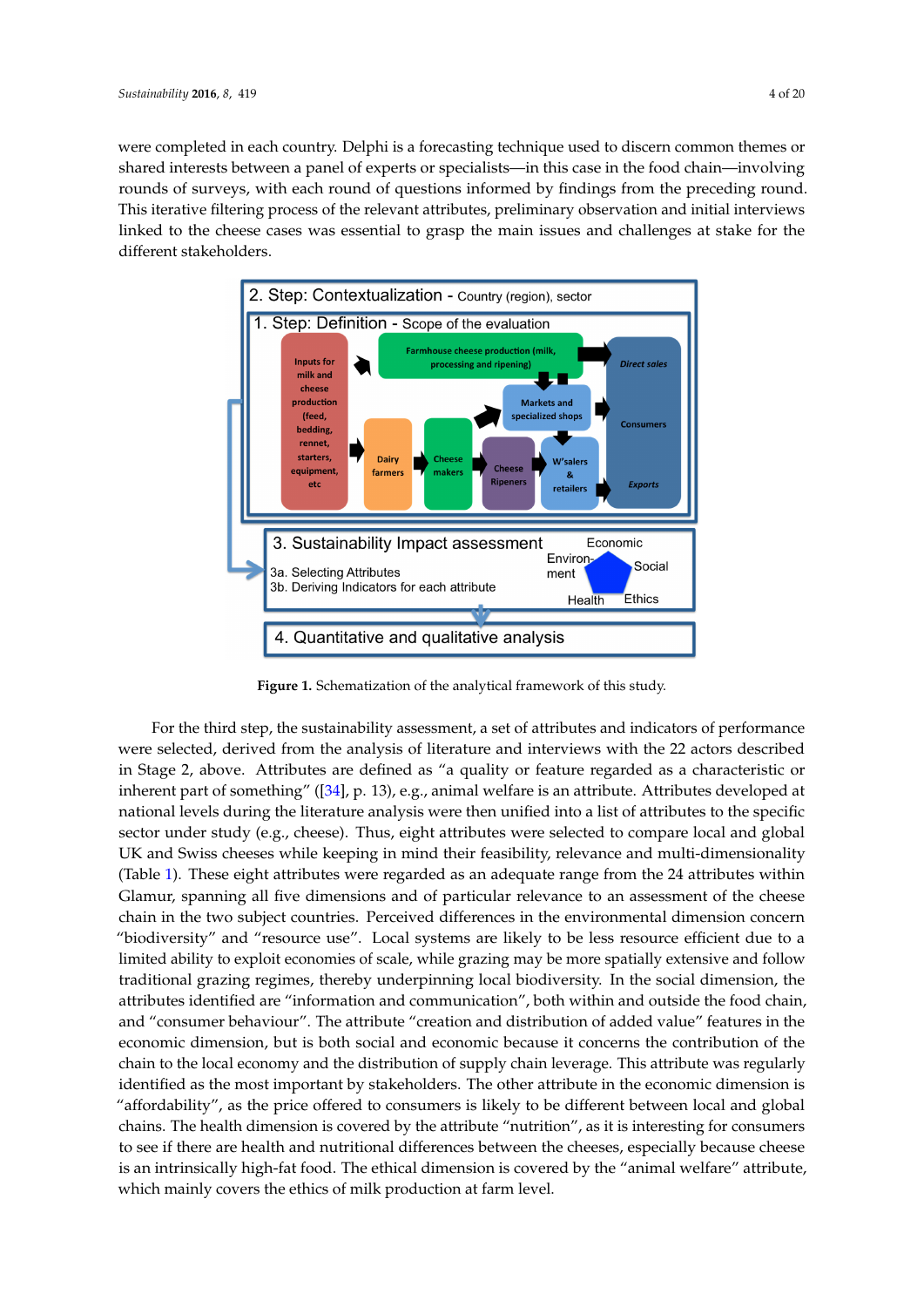| Dimension | <b>Attributes</b>                              | Indicators                                   | Definition (Categories or Method of Measurement)                                                                                                                                                                                                                                                             |  |  |  |  |
|-----------|------------------------------------------------|----------------------------------------------|--------------------------------------------------------------------------------------------------------------------------------------------------------------------------------------------------------------------------------------------------------------------------------------------------------------|--|--|--|--|
| Economic  |                                                | Ability to provide food at acceptable prices | Average of prices found in the market for each cheese in $E/kg$ . Assessed on a<br>linear benchmark between LP <sup>1</sup> 23.36 CHF/kg or 25 $\text{E/kg}$ to HP <sup>1</sup> 7.75 CHF/kg or<br>4 £/kg as the given cheese prices in the Swiss/UK markets.                                                 |  |  |  |  |
|           | Affordability                                  | Price perception of consumers                | Scale of 0 to 4, according to perception of consumers: $0 = \text{very expensive}$ ;<br>$1 =$ expensive; $2 =$ neither expensive nor good value; $3 =$ perceived to be good<br>value. 4= very affordable.                                                                                                    |  |  |  |  |
|           | Creation and<br>distribution of<br>added value | Producers' business profit                   | Yearly income of cheesemakers and milk producers in CHF/year. Linear<br>benchmark between LP 40,000 CHF to HP 100,000CHF. Proxy used in the UK:<br>Farmer to retailer wholesale price. Benchmark on a linear scale from LP 0 £ to 10 £<br>(HP, price for the most expensive cheese in our case study range). |  |  |  |  |
|           |                                                | Distribution of price between actors         | Index calculated according to FAO [35] Gini coefficient taking into account the<br>price at each stage of the chain. Linear benchmark between LP 1 and HP 0.                                                                                                                                                 |  |  |  |  |
|           |                                                | Contribution to the economy of the region    | Number of Full-time equivalent jobs per tons of cheese produced. Linear<br>benchmark according to sample's minimum and maximum. CH including farm<br>and cheese factory: LP 1.47 to HP 18. UK in cheese factory: LP 0 to HP 0.4.                                                                             |  |  |  |  |
| Social    | Information and<br>Communication               | Communication along the chain                | Perception of actors of each stage of the value chain between 1 (satisfactory) and 0<br>(not satisfactory).                                                                                                                                                                                                  |  |  |  |  |
|           |                                                | Availability of Information                  | 6 points scale from a sum of the following categories each scoring 1: website<br>available, personal contact, tastings, newsletter, point of sale information, use of<br>social media.                                                                                                                       |  |  |  |  |
|           |                                                | Product Labelling                            | Scored from 0 to 5 from a sum of the following categories each scoring 1 if present<br>in addition to legal requirements: nutrition, ingredients, sourcing/provenance,<br>ethical information and production practices.                                                                                      |  |  |  |  |
|           | <b>Consumer Behavior</b>                       | Cooking practices                            | Qualitative indicator discussed within consumer focus groups.                                                                                                                                                                                                                                                |  |  |  |  |
|           |                                                | Taste preference                             | Qualitative indicator discussed within consumer focus groups.                                                                                                                                                                                                                                                |  |  |  |  |
|           |                                                | Convenience                                  | Qualitative indicator discussed within consumer focus groups.                                                                                                                                                                                                                                                |  |  |  |  |
|           |                                                | Willingness to pay                           | Qualitative indicator discussed within consumer focus groups.                                                                                                                                                                                                                                                |  |  |  |  |

### **Table 1.** Indicators for the sustainability assessment of cheese supply chains.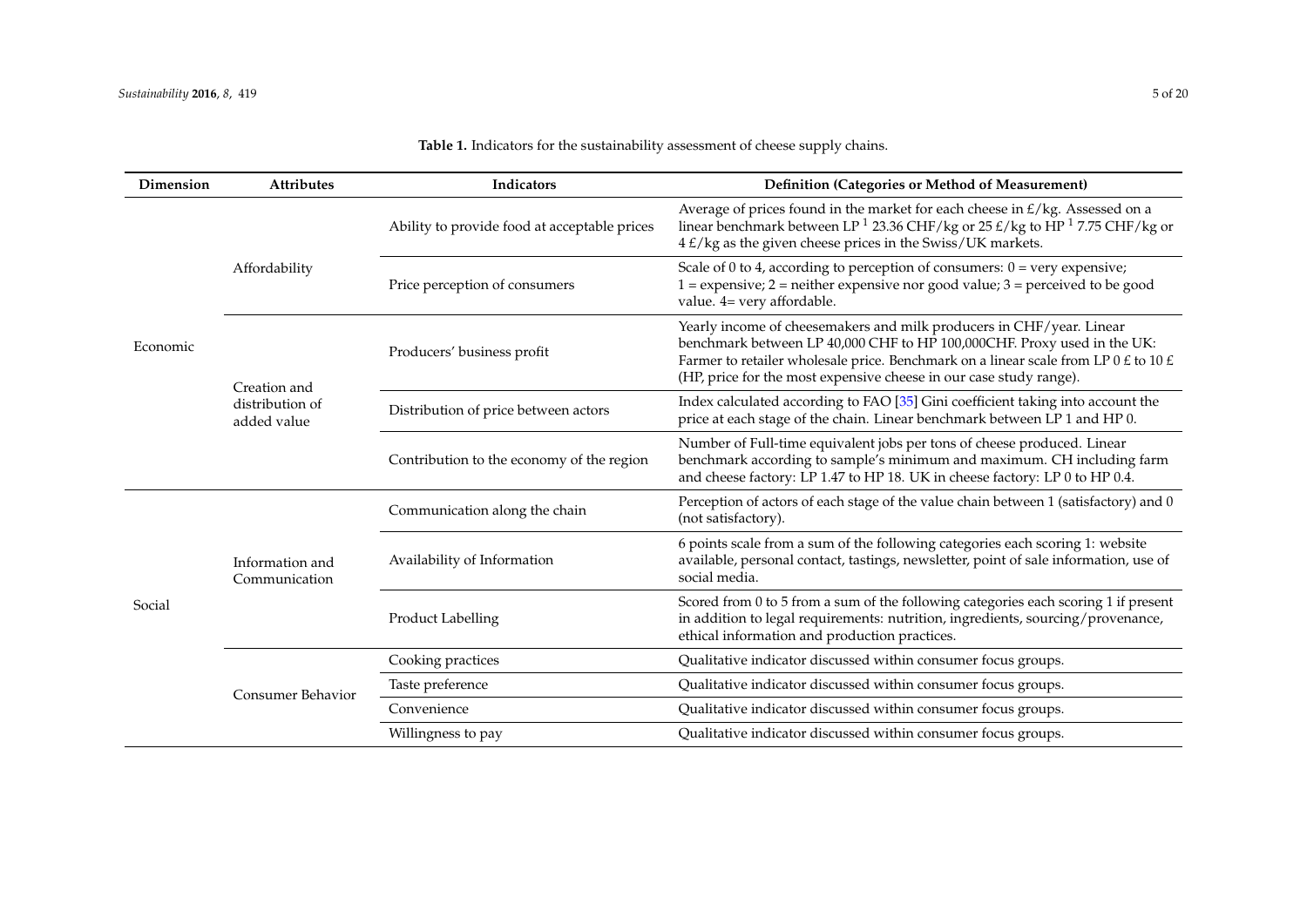<span id="page-6-0"></span>

| Dimension   | Attributes          | Indicators                     | Definition (Categories or Method of Measurement)                                                                                                                                                                                                                                                                                                                                                                                                          |  |  |  |
|-------------|---------------------|--------------------------------|-----------------------------------------------------------------------------------------------------------------------------------------------------------------------------------------------------------------------------------------------------------------------------------------------------------------------------------------------------------------------------------------------------------------------------------------------------------|--|--|--|
| Environment | <b>Resource Use</b> | Soil management practices      | 5 points scale (score 1 each of 5): absence of mineral fertilization; soil sampling;<br>pH management; eco-friendly tillage practices; reduced application of<br>agro-chemicals.                                                                                                                                                                                                                                                                          |  |  |  |
|             |                     | Material consumption practices | 2 points scale in CH: Quantity of concentrate feed in cows' ration on a linear<br>benchmark from LP 1600 to HP 0 kg/cow/year; Recycled material used on three<br>stages of value chain.<br>4 points scale in the UK: concentrates bought in/avoided; renewable energy<br>sources installed; energy saving practices evident; own land used for<br>fodder production.                                                                                      |  |  |  |
|             |                     | Waste reduction and disposal   | 4 points scale: Presence of a policy or strategy of waste reduction; Reusing<br>material (biomass); whey reclamation; and Recyclable material used (CH) or<br>water re-use practices (UK).                                                                                                                                                                                                                                                                |  |  |  |
|             | Biodiversity        | Landscape management practices | 7 points scale in CH: Ecological compensation surface on farm; wild habitat<br>connections; wildflower strips, nesting aids or ecological structures; multi species<br>trees; wildlife habitats or edge of a forest; delayed or adapted mowing; ecological<br>management of pests and weeds.<br>4 points scale in the UK: membership of agri-environmental schemes; presence of<br>buffer zones; habitat management; systematic approach to biodiversity. |  |  |  |
|             |                     | Diversity of production        | 3 points scale in CH: Several productions and crops in rotation; number of breeds<br>in herd (LP 1, HP 3); locally adapted, rare or traditional crops, breeds or trees.<br>4 points scale in the UK with additional category: practice of mixed cropping,<br>agroforestry, intercropping or crop-livestock.                                                                                                                                               |  |  |  |
|             | Nutrition           | Salt content                   | Salt content of cheese (gr/100gr) on a linear benchmark from LP 2.6 to HP 0.4.                                                                                                                                                                                                                                                                                                                                                                            |  |  |  |
| Health      |                     | Fat content                    | Fat content of cheese (gr/100gr) on a linear benchmark from LP 49.18 to HP 17.5.                                                                                                                                                                                                                                                                                                                                                                          |  |  |  |
|             |                     | Fat types                      | Saturated Fat content of cheese (gr/100gr) on a linear benchmark from<br>LP 41.6 to HP 5.                                                                                                                                                                                                                                                                                                                                                                 |  |  |  |
|             |                     | Calcium content                | Content of calcium in mg/100g on a linear benchmark from LP 675 to HP 1200.                                                                                                                                                                                                                                                                                                                                                                               |  |  |  |
| Ethical     | Animal Welfare      | Animals density                | Animal stocking density per hectare of grazing pasture from LP 3 to HP 0.5.                                                                                                                                                                                                                                                                                                                                                                               |  |  |  |
|             |                     | lifetime of dairy cows         | Average age of the cows in the herd at the time of slaughter from LP 3 to HP 10.5.                                                                                                                                                                                                                                                                                                                                                                        |  |  |  |
|             |                     | Time spent on pasture          | Time spent on pasture by the cows on a linear benchmark. CH: in proportion of<br>hours over the year from LP 0% to HP 50%; UK: in proportion of the days of the<br>year from LP 0% to HP 100%.                                                                                                                                                                                                                                                            |  |  |  |

**Table 1.** *Cont.*

 $1 \text{ LP} = \text{lowest performance}$ ;  $\text{HP} = \text{Higher performance}$  (on the benchmark sale).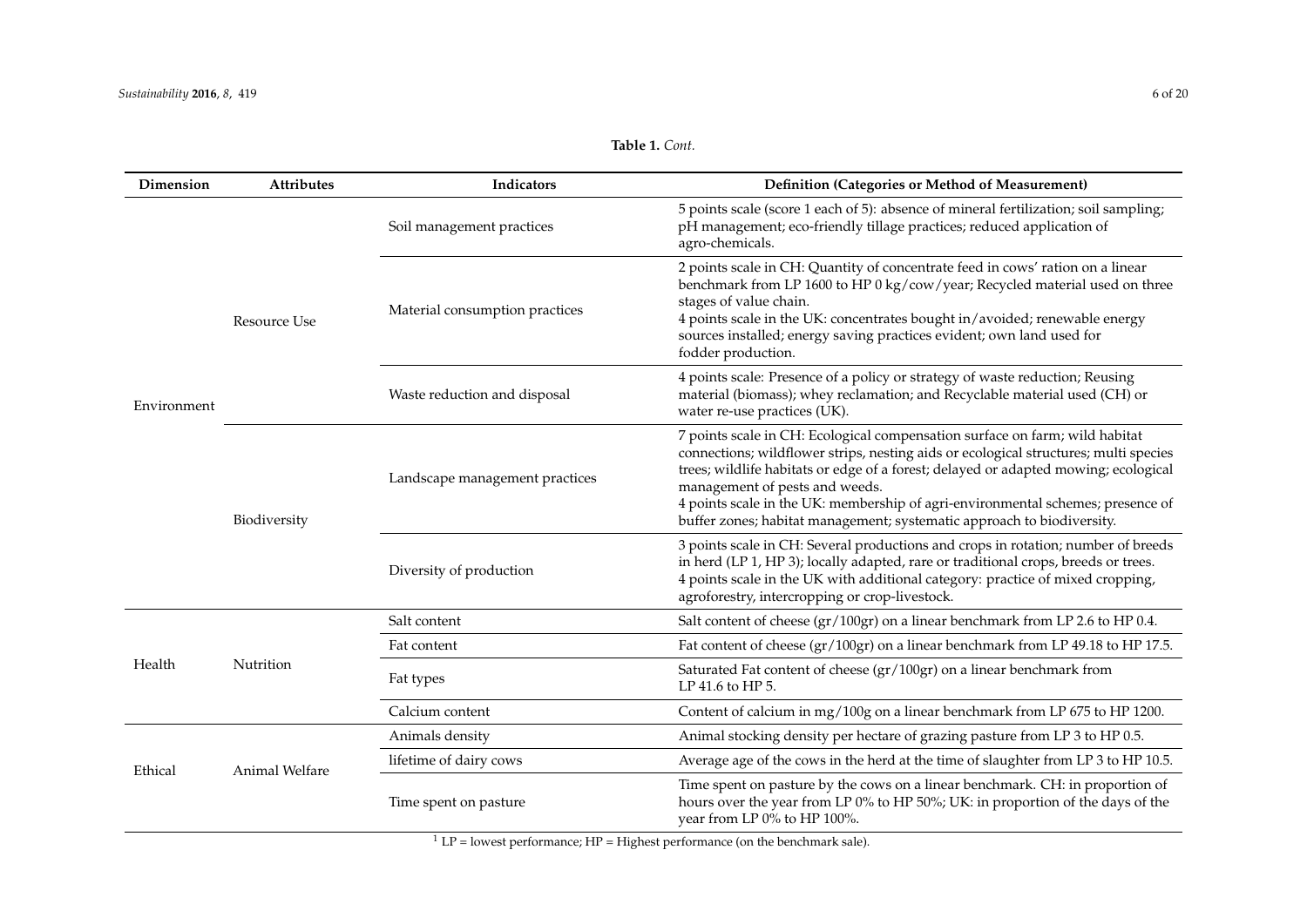The selection of these attributes was an iterative process between the UK/Swiss researchers and stakeholders and took into account the feasibility of measuring a performance for these attributes on the cheese chains under study. The selection of the indicators for assessing each attribute was made according to data availability in the existing time frame, and scoring feasibility. Moreover, indicators with a plausible difference between local and global chains (relevance) were chosen. Existing lists of sustainability assessment indicators (SAFA, RISE, *etc.*) (The FAO's Sustainability Assessment of Food and Agriculture (SAFA) guidelines and the Response-inducing Sustainability Evaluation (RISE) framework develop indicators at the firm/firm level) were consulted as they give insights into how such indicators have been measured elsewhere, and what benchmarks are usually applied to them, or could be adapted. Additional indicators were created where necessary and referred to for consultation with relevant stakeholders. The knowledge of national contexts and an iterative process of selection between the UK and Switzerland research teams led to the creation of a final list of relevant and comparable indicators.

The measurement of these indicators on the cheese chains was realised through data collection via semi-structured interviews with the food chain actors or via secondary sources (actors' websites and available documents, sector-specific statistics, *etc.*). Data were both qualitative and quantitative, depending on the requirement of the indicators (see Table [1\)](#page-6-0). In Switzerland, 11 interviews were conducted with farmers-cheesemakers in the local chain. In the global chain, which is much larger, 53 milk producers, 18 cheesemakers, four cheese ripeners and the Inter-branch Organization were interviewed. In addition, one input company and five retailers were interviewed or sent questionnaires by e-mail. In the UK, 12 interviews were conducted with milk producers, cheesemakers and marketing and retailing professionals covering global and local chains. The absence of co-operatively structured agricultural organisation in England, as well as the process of intensive dairy industry consolidation taking place at the time of the research, resulted in a smaller English sample compared to Switzerland.

Once chain data had been collected, performance scores were calculated in relation to indicator benchmarks delineating minimum and maximum performance (see Table [1\)](#page-6-0). These benchmarks were either available from standardized indicators, or could be adjusted according to context justification and consultation with stakeholders. Benchmarks are essential for the comparison of performance between food chains, because they illustrate a degree of deviation from performance averages.

Table [1](#page-6-0) shows the final selection of attributes and indicators used to compare global and local cheese chains in Switzerland and the UK.

#### <span id="page-7-0"></span>**3. Case Studies**

The framework of analysis of the different food chains is represented by Figure [1](#page-4-0) and shows the stages of the chains that were considered. Each of the food chains under study follows one or more of the channels represented and is described in more detail in the following sub-sections. The framework denotes some flexibility and possible transitions between the local and the global, even within food chains.

#### *3.1. Swiss Cheeses*

The first case is the Swiss cheese called L'Etivaz, after the Alpine village where it is matured following summer milk production by cows grazing the mountainside meadows, in the care of farmers in their chalets (Alp). Just under 70 families in 10 villages produce this hard, raw-milk cheese and have formed a cooperative, which in turn owns the ripening cellar and forms the main governance structure. For example, the cooperative decides on the rules specified in the "book of requirements" and adherence with Protected Designation of Origin (PDO) requirements. L'Etivaz must be produced between 1000 and 2000 metres above sea level, from May to October. The milk is transformed into cheese every day by heating it over a wood fire inside copper cauldrons. The cheese is then delivered several times per week to the L'Etivaz cooperative where it is ripened for 4.5 up to 30 months for the hardest variety [\[36\]](#page-19-15). In 1999, L'Etivaz became the first Swiss non-wine product to obtain PDO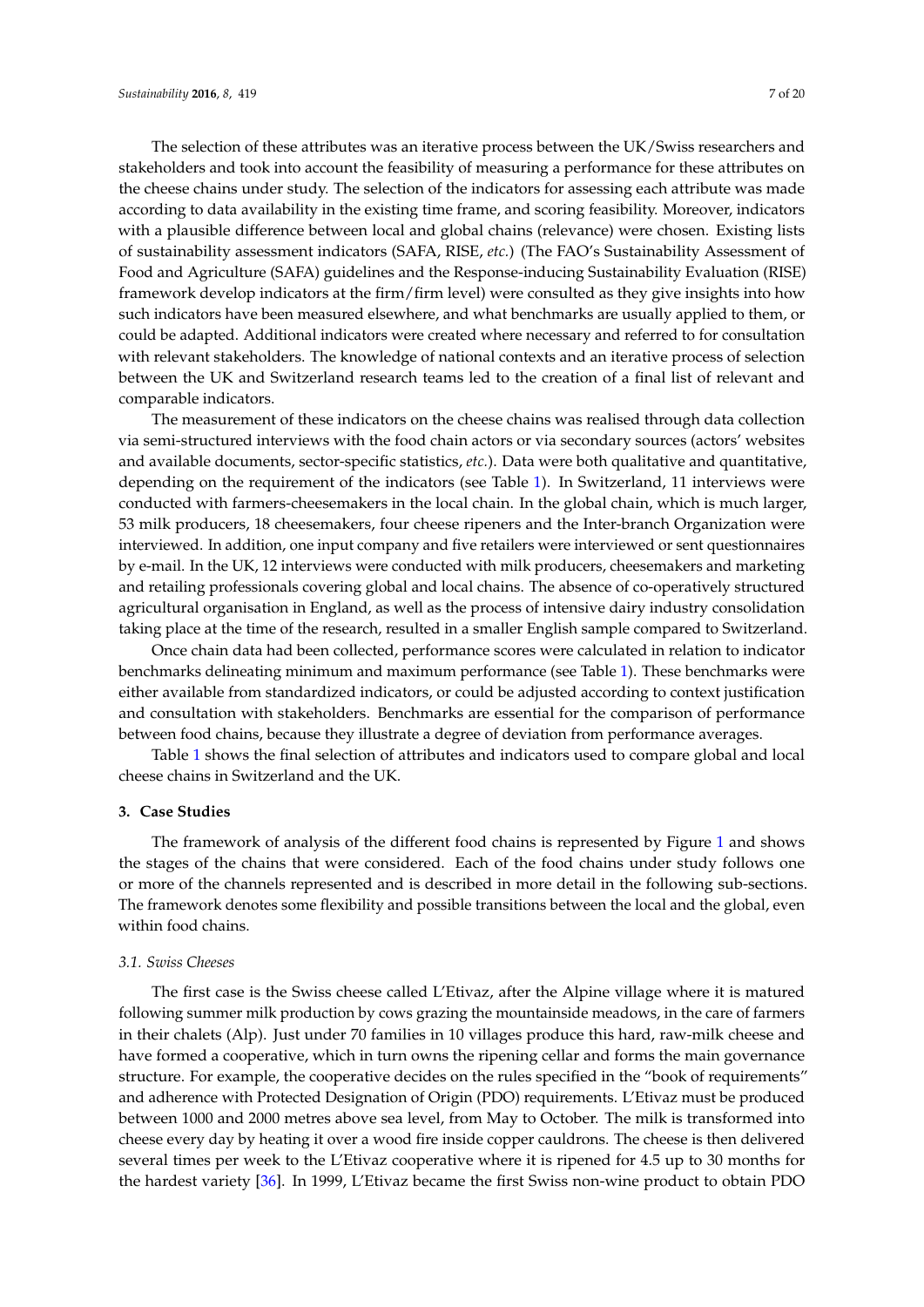status [\[37\]](#page-19-16). In Figure [1,](#page-4-0) L'Etivaz follows the upper channel (farmhouse cheese production), with the particularity that ripening is not done individually but by the cooperative, which then distributes the cheese (445 tonnes/year) via sales channels including direct sales, specialised shops, national supermarkets and export.

The supply chain of Le Gruyère cheese starts with around 2300 dairy farmers who supply milk twice a day to a Gruyère creamery. PDO criteria restrict the supply distance between the milk producers and the creamery to 20 kilometres. A total of 168 creameries process the unpasteurised milk daily and complete the first four months of the ripening process in their cellars. A significant proportion of creameries producing Le Gruyère are in rural villages and are small-scale enterprises, but they have tended to become bigger and fewer over time because of economic restructuring. Thereafter, cheeses are transferred to the cellars of nine bigger ripening companies for the remaining period of maturation, which ranges from five to 18 months. The PDO conformation is managed by an Inter-branch Organization (Inter-Profession du Gruyère (IPG)) situated in the town of Gruyères. Like the process for L'Etivaz PDO conformation, the specifications for Le Gruyère also apply strict rules regarding cows' feed, milk treatment, area of production and the final product characteristics such as size, shape, taste and nutritional values. The quantity is set to around 30,000 tonnes a year (highest production of a cheese type in Switzerland). The IPG rules that the milk and cheese production as well as the first four months of ripening must happen in the production area, which is located in five different cantons of south-west Switzerland. Final ripening and consumption, however, happens across the whole country and 42% of the cheese is exported.

#### *3.2. UK Cheeses*

The local scale of cheese production in the UK is represented by two cheddar producers and two producers of Single Gloucester who follow a farmhouse model of production (upper channel in Figure [1\)](#page-4-0); whereas the global scale is represented by two larger scale cheddar producers (who follow the lower channel of production described in Figure [1\)](#page-4-0).

By definition, "farmhouse producers" are all small-scale. The Single Gloucester producers in the sample have an annual output of 5 tonnes and 12 tonnes, respectively; whereas the farmhouse cheddar producers are larger, producing 75 and 200 tonnes, respectively. The principal ingredient, milk, is produced from the cheese producers' own herds, which must incorporate Gloucester cows in the case of Single Gloucester cheese. This was one of the rules decided when the PDO for this cheese was created, principally as a means to preserve Gloucester cattle. Farmhouse cheddar producers, based in the counties of Cornwall, Devon, Somerset, and Dorset, also benefit from a PDO under the name "West Country Farmhouse Cheddar", although not all producers make use of it. The other key ingredients tend to be global in origin. In terms of outlets, all the producers sell at least some of their cheese directly to the end consumer. The smaller producers sell none of their produce to supermarkets, whilst larger producers in the sample sell between 20% and 60% of their produce to supermarkets. Only one of the farmhouse producers exports their cheese (around 30% of their production).

In comparison, the two global producers examined are much larger firms with annual cheese outputs of 4000 and 22,000 tonnes, respectively. While the two producers have quite different marketing channels, the global chain is broadly similar to the farmhouse chain in terms of inputs (starters, salt and rennet) and their geography. However, there is a significant difference in terms of the milk supply, which in the creamery cases is sourced from a wide range of milk producers. In one case, 31 suppliers are used and more than 200 farms supply another creamery. There are also noticeable differences in terms of the outlets used, with the majority of the output going to large-scale supermarkets, as well as to the catering industry and a small proportion for export. The cheese manufacturing process is also much more industrialised than in the small-scale farmhouse chains. Cheddar may be produced anywhere, with the result that it is also widely imported and exported.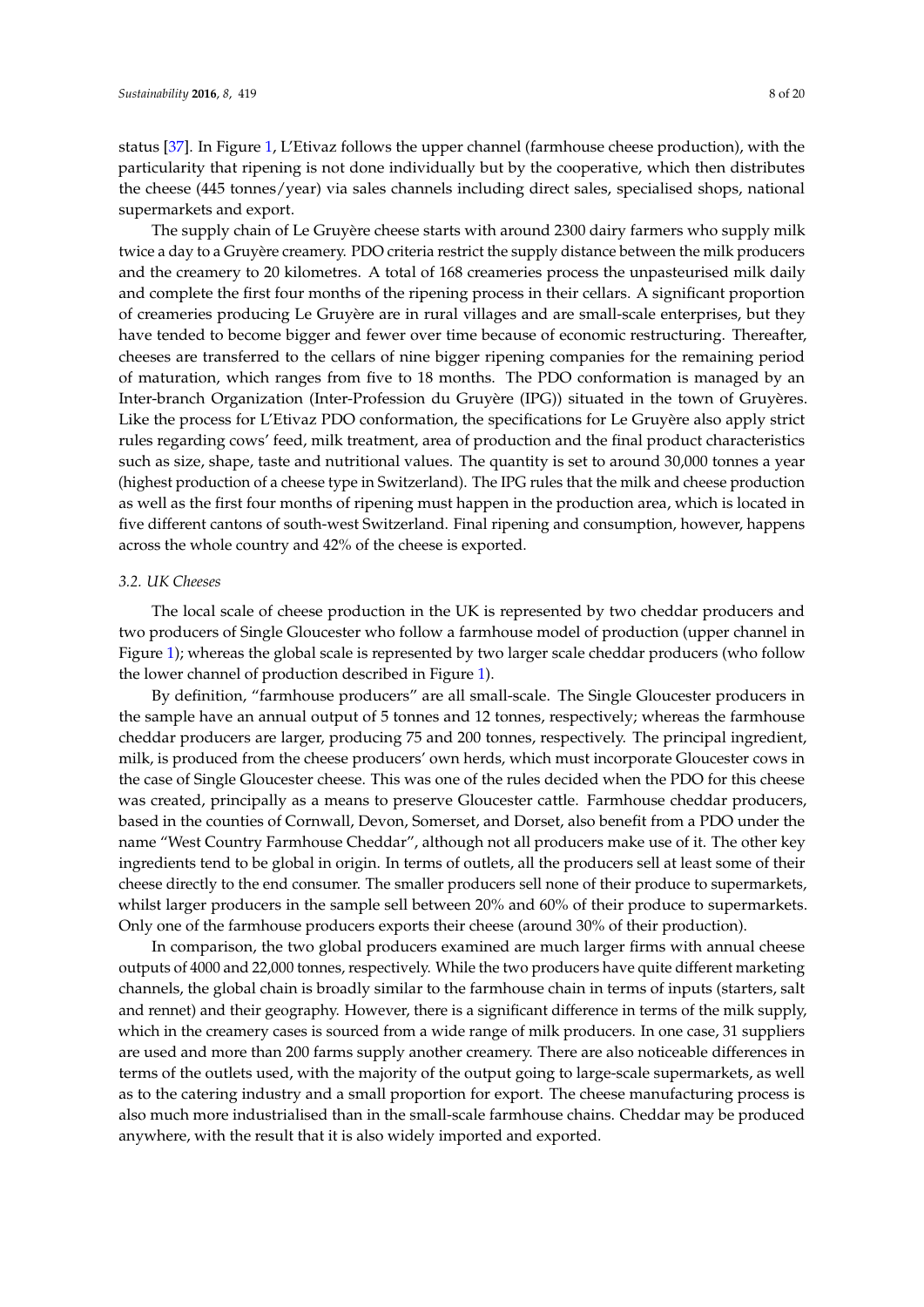#### *3.3. The Four Cheeses on a Local to Global Continuum*

As the objective of this study is to assess the sustainability of supply chains depending on their association with local or global scales, the relative emphasis on local and global scales was analysed for all four chains (Table [2\)](#page-9-0). It is clear that Single Gloucester has the most local chain, while Farmhouse Cheddar and L'Etivaz use more local or regional chains. Le Gruyère and creamery Cheddar are the most global chains. Cheddar, in particular, has a global chain due both to the large quantities produced but also its worldwide production locations: non-farmhouse cheddar is not territorially defined. However, at the same time, both cheeses contain some elements of localness, best illustrated by PDO farmhouse cheddar and some of the small Le Gruyère creameries that operate at a local scale. Thus, a high level of hybridity between local and global in the food chains studied is evident.

<span id="page-9-0"></span>

| Criteria                                                                          | Single<br>Gloucester                            | Farmhouse<br>Cheddar                   | L'Etivaz                     | Le Gruyère                                  | <b>Creamery Cheddar</b>                  |  |
|-----------------------------------------------------------------------------------|-------------------------------------------------|----------------------------------------|------------------------------|---------------------------------------------|------------------------------------------|--|
| Distance between milk<br>production and<br>Ripening; $(km)$ <sup>1</sup>          | $\Omega$                                        | $\theta$                               | 13.6                         | 39.4                                        | 33.8                                     |  |
| Average Number of steps in<br>the chain (from production<br>to place of sale) $1$ | $1$ to $2$                                      | $1$ to $3$                             | $1$ to $5$                   | $2$ to $8$                                  | $1$ to $4$                               |  |
| Proportion of cheese<br>exported 1,2                                              | Very small                                      | Usually small, but<br>can be up to 30% | 30%                          | 42%                                         | 19% (2013)                               |  |
| Proportion of direct sales <sup>1</sup>                                           | $20\% - 25\%$                                   | <10%                                   | $7\%$                        | $4\%$                                       | $0\%$                                    |  |
| Volume of cheese produced<br>(tonnes in 2014) $2$                                 | 100                                             | n/a (12,000 PDO<br>records for 1993)   | 445<br>29,342                |                                             | 279,000 (including<br>farmhouse cheddar) |  |
| Number of cheese<br>producers <sup>2</sup>                                        | 6                                               | n/a                                    | 68                           | 168                                         | n/a                                      |  |
| Number of milk suppliers<br>per cheese factory $1,2$                              | Own milk                                        | Own milk                               | Own milk                     | 8 to 50                                     | n/a                                      |  |
| Global inputs in the chain                                                        | salt, rennet,<br>cloths, animal<br>feed, energy | Salt, cloths, animal<br>feed, energy   | Rennet, animal<br>feed, fuel | Rennet, animal<br>feed, energy              | Salt, rennet, animal<br>feed, energy     |  |
| Governance structure and<br>link to the territory                                 | PDO                                             | PDO (not always<br>taken up)           | Cooperative,<br><b>PDO</b>   | Inter-branch<br>organization,<br><b>PDO</b> | Generic                                  |  |
| Degree of mechanisation of<br>production                                          | low                                             | low                                    | very low                     | high                                        | very high                                |  |

**Table 2.** Global and local emphasis of the cheese case studies.

<sup>1</sup> Numbers from own interviews with a sample of producers in the value chains. <sup>2</sup> Numbers covering the whole value chains and available from secondary sources [\[37–](#page-19-16)[40\]](#page-19-17).

#### **4. Results and Interpretation**

The quantitative results (Table [3\)](#page-10-0) suggest that local food chains generally perform better, as the local Swiss chain performs better than the more global Swiss chain in 60% of the indicators and the local UK cheese performs better than the UK global chain in 55% of indicators. L'Etivaz cheese has the highest performance in all cheeses for 43% of indicators.

In the economic dimension, one important aspect for sustainability is the contribution of the value chain to the local economy, as was assessed by the number of jobs provided. The local UK cheese has the highest performance in this indicator (jobs provided per tonne of cheese). This is also the case for L'Etivaz in Switzerland, as both local cheeses' production are labour intensive. Both global chains, however, have the ability to provide the cheese at a lower price, an aspect appreciated by consumers. The industrial Cheddar is especially cheap compared to the other cheeses  $(E9.76/kg)$  (at the time of the research,  $\epsilon$ 1 = approx. £0.75) when all others are between £12/kg and £18/kg), but as a counterpart, it is also very mechanized and provides few jobs per tonne produced. The perception of the price, however, is different for consumers in Switzerland and the UK. Indeed, the consumers' focus groups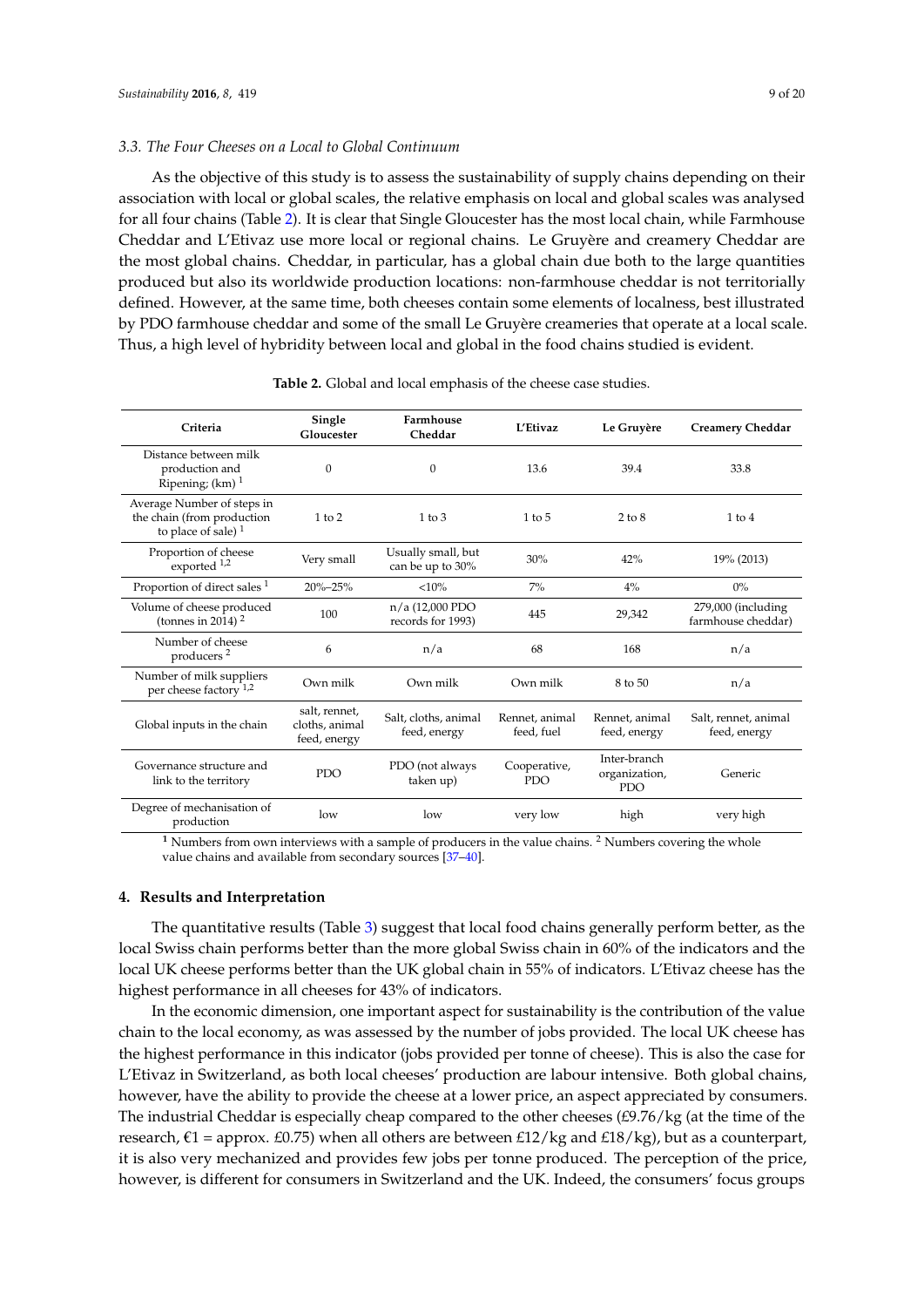revealed that consumers tend to value the quality of cheese more in Switzerland and look out for quality designations on both the Swiss cheeses. Most major cheeses on the Swiss market carry a PDO certification, which is more readily recognised by consumers than it is in the UK.

| Indicators                                   | L'Etivaz |              | Le Gruyère |       | Farmhouse UK |              | <b>Creamery UK</b> |              |
|----------------------------------------------|----------|--------------|------------|-------|--------------|--------------|--------------------|--------------|
|                                              | Data     | <b>Score</b> | Data       | Score | Data         | <b>Score</b> | Data               | <b>Score</b> |
| Ability to provide food at acceptable prices |          | 15           | 179        | 35.3  | 18.3         | 32           | 9.8                | 73           |
| Price perception of consumers                | 3        | 75           | 3          | 75    | 1            | 25           | 2                  | 50           |
| Producers' business profit                   | 67,437   | 45.7         | 76,723     | 61.2  | 6.7          | 66.5         | 2.5                | 24.5         |
| Distribution of price between actors         | 0.25     | 74.8         | 0.2        | 79.9  | 0.25         | 75           | 0.34               | 66.2         |
| Contribution to the economy of the region    | 11.4     | 59.9         | 5.8        | 26.2  | 0.4          | 91.3         | 0.01               | 1.25         |
| Communication along the chain                | 0.9      | 90.3         | 0.8        | 76.4  | 1            | 100          | 0.6                | 60           |
| Availability of Information                  | 5        | 83.3         | 6          | 100   | 3            | 50           | 3.5                | 58.3         |
| Product Labelling                            | 3        | 60           | 3.50       | 70    | 3.35         | 67           | 3.75               | 75           |
| Soil management practices                    | 3.15     | 63.1         | 1.45       | 29    | 4            | 80           | 2                  | 40           |
| Material consumption practices               | 1.1      | 36           | 0.7        | 22.8  | 4            | 100          | 4                  | 100          |
| Waste reduction and disposal                 | 2.3      | 57.1         | 2.6        | 65.8  | 4            | 100          | 4                  | 100          |
| Landscape management practices               | 2.2      | 31.4         | 2.8        | 40.2  | 4            | 100          | 4                  | 100          |
| Diversity of Production                      | 1.15     | 38.3         | 0.9        | 29.7  | 1            | 20           | 1                  | 20           |
| Salt content                                 | 1.45     | 52.3         | 1.6        | 47    | 1.7          | 39.2         | 1.8                | 38.2         |
| Fat content                                  | 31.5     | 55.7         | 32.8       | 51.5  | 35           | 55.3         | 34                 | 52.1         |
| Fat types                                    | 18.9     | 62.1         | 19.5       | 60.5  | 24.5         | 46.8         | 21.8               | 54.3         |
| Calcium content                              | 1027     | 67.1         | 827        | 29    | 740          | 12.4         | 739                | 12.2         |
| Animals density                              | 0.5      | 99.3         | 1.8        | 46.3  | 1.75         | 50           | 2.8                | 8            |
| Lifetime of dairy cows                       | 7.8      | 63.3         | 6.8        | 51.1  | 8.5          | 73.3         | 7                  | 53.3         |
| Grazing time                                 | 72.3     | 72.3         | 64         | 64    | 62.5         | 62.5         | 66                 | 66           |

<span id="page-10-0"></span>**Table 3.** Sustainability performance of the case studies: data (see Table [1\)](#page-6-0) and scores (in %) for indicators of performance in Switzerland and the UK.

Another major indicator concerning socio-economic aspects is the distribution of value along the value chain. This indicator has been assessed using a similar formula to the Gini coefficient [\[35\]](#page-19-18), which gives a value between 0 and 1 according to how different the revenues are, with 1 being a totally unequal situation. All four cheeses score close to an equal distribution of value, with the industrial cheddar being the most unequal. The case for L'Etivaz was, however, that the farmers-cheesemakers get the highest share. In the case of the largest cheddar creamery, distribution is surprisingly equal because the creamery is owned by a dairy farmers' cooperative.

In Table [3,](#page-10-0) below, performance score is measured as a percentage of attainment between a range of benchmarks. Differences in data availability required different national scoring calculations. For example, *Contribution to the regional economy* in Switzerland was based on the number of full-time equivalent (FTE) jobs at farm and cheesemakers' stages, divided by tonnes of cheese produced; and in England on the number of FTE per tonne of cheese produced from the industry minimum in our sample, to a labour intensive artisanal cheese factory, representing the highest performance. This divergence in calculation is based on limited availability of UK data of exact equivalence to Swiss data. The UK assessment is based on performance within a range between the employment levels at the most labour-efficient cheese producer in the sample and the most labour-intensive. It is to be noted, therefore, that scores do not always provide an equivalent quantitative Swiss–English performance comparison. For target indicators the process is more straightforward. For instance, the score for *Availability of information* was calculated according to how many of the following six communication mechanisms a chain was able to demonstrate: website available, personal contact, tastings, newsletter, point of sale information, use of social media. Thus a score of 5/6 in the case of L'Etivaz scored 83%, or 100% in the case of farmhouse cheddar which scored 6/6.

Table [3](#page-10-0) above shows, on the left of each column, the actual data gathered in relation to performance indicators. For example, the salt content of L'Etivaz cheese is 1.45 g of salt per 100 g of cheese. The right-hand side of each column shows the measurement of performance in relation to the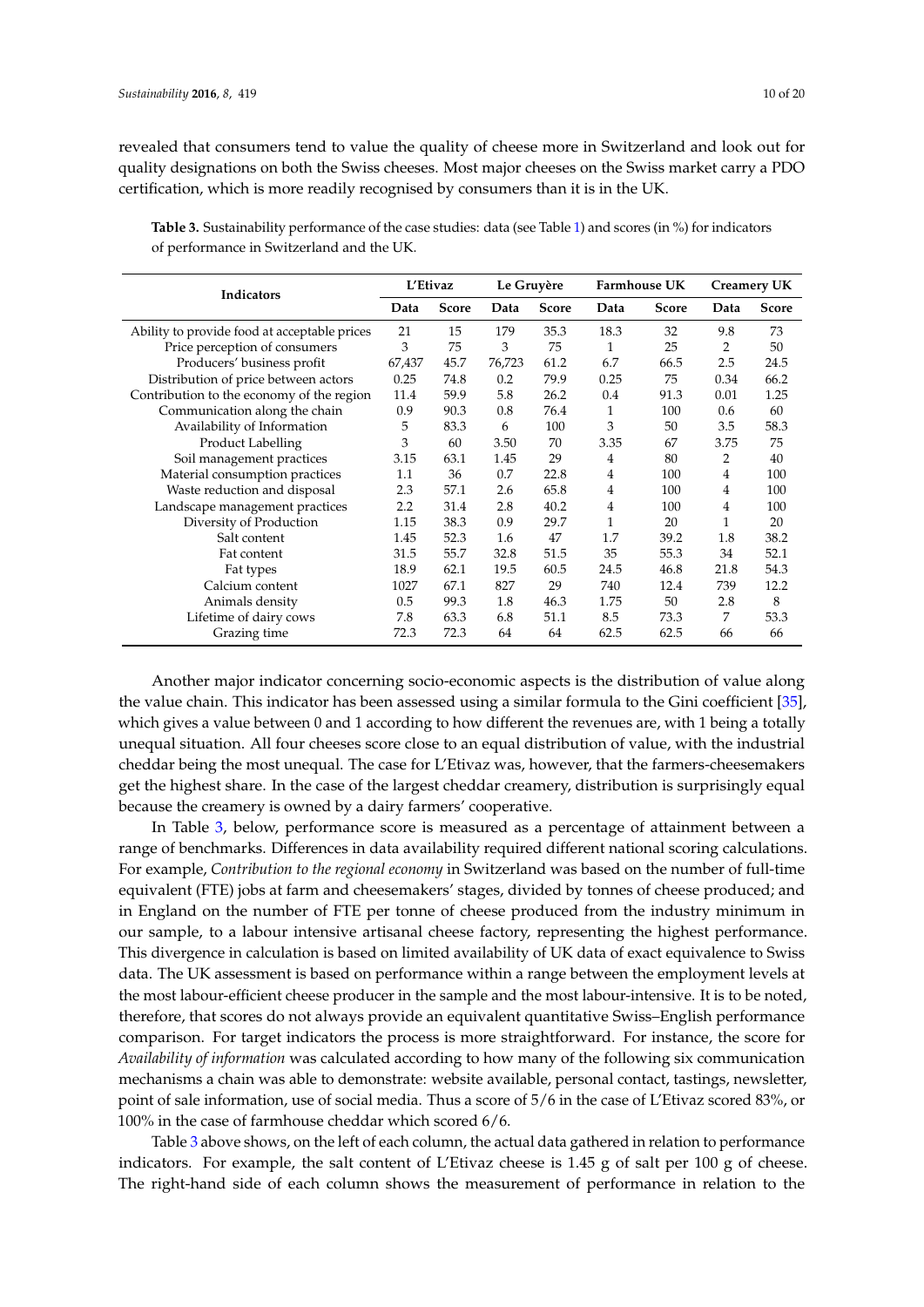benchmark range. Table [1](#page-6-0) shows, in the salt indicator example, the highest possible performance within the range (*i.e*., lowest quantity of salt per 100 g of cheese) is 0.4 g per 100 g. The lowest performance limit is 2.6 g per 100 g of cheese. L'Etivaz, with a salt content of 1.45 g/100 g is close to the half-way point in the performance range, and thus has a numerical performance score of 52.3%. To summarise, attributes have been used to characterise performance, indicators allow performance to be qualitatively or quantitatively assessed, and benchmarks specify the level of performance. Although for most dimensions the performance of the local chain is higher than its global counterpart, there are also notable differences between the Swiss and UK cases. This is the case for the social dimension where strategies concerning labelling, communication and food chain arrangements are different between the countries. In Switzerland, the L'Etivaz cooperative and IPG, which are both linked to the PDO, are structures that set rules about the meeting points and communication mechanisms in the chains. With these structures in place, 90% of actors in the L'Etivaz chain were satisfied about the communication within the chain, and 76% of actors were satisfied in the Le Gruyère chain. Farmers in the Le Gruyère chain expressed the issue that they had little or no contact with refiners and retailers. The much bigger size of the chain thus seems to limit some exchanges. Both scores are still much higher than for the industrial cheddar in the UK (60%), which does not have such structures in place. The farmhouse cheeses however noted 100% satisfaction, although the structure of the chain is very different and mostly working as single actors operating the whole chain. This structure of the chain is also the reason that UK farmhouse cheeses rely predominantly on direct sales and thus communicate more information directly per person rather than having much information available on labels or other media; this may also be why they score lower in "availability of information". Le Gruyère, by contrast, bases its strategy upon having a lot of information available online or on other media (including sponsoring, *etc.*), or on the label, similar to the industrial cheddar, which has the most information on the label. L'Etivaz also has restrained information on the label and relies much more on direct sales. It turns out that the availability of information on the Swiss cheeses is globally higher and this could contribute to the consumers recognising the high quality of the products in relation to its price.

The scores of performance in the environmental dimension also show a difference between the Swiss and UK cheeses, as well as between the local and global cheeses. However, both local chains conduct practices that are more ecological concerning soil management in comparison to their global counterpart. The diversity in the production was higher in Switzerland compared to the UK, with farmers more used to cultivating several other crops, although the Single Gloucester farmers are the only ones to have specifically included a rare breed in their herds.

A major issue often raised by experts and actors was the question of animal feed as a global input in the food chain. When the cows are grazing almost round the clock, their feed is based mostly on local roughage in contrast to animals in stalls. This links the issues of resource use and animal welfare to biodiversity, including in the country of origin of the feed. Farmers in the local cheese chains tended to use less animal feed concentrates.

The geographical conditions also directly affect other kinds of environmental performance. Soil management in steep areas is rather limited, and tillage, pesticides and fertiliser applications are thus almost non-existent for farmers in the local Swiss chains. In terms of resource use, the main energy resource in L'Etivaz is local wood, used for heating the milk. The input for calorific energy is thus very local. For other sources of energy (including electricity), cheesemakers rely on diesel generators. In the other chains, producers rely on the national electricity grids, which may require global fuels or uranium. Global chains may prove more efficient in their electricity use thanks to their economies of scale, but this has not been measured in this study.

Water is abundantly available in the area of L'Etivaz; in fact, farmers complained that they regularly have to drain their land. The "water use" indicator was thus not included in the selection of indicators, as data is firstly unreliable, as farmers do not monitor their water use; and secondly, a benchmark is extremely hard to set for a resource use when the resource is present in excess. A comparable situation applied in the areas studied in the UK.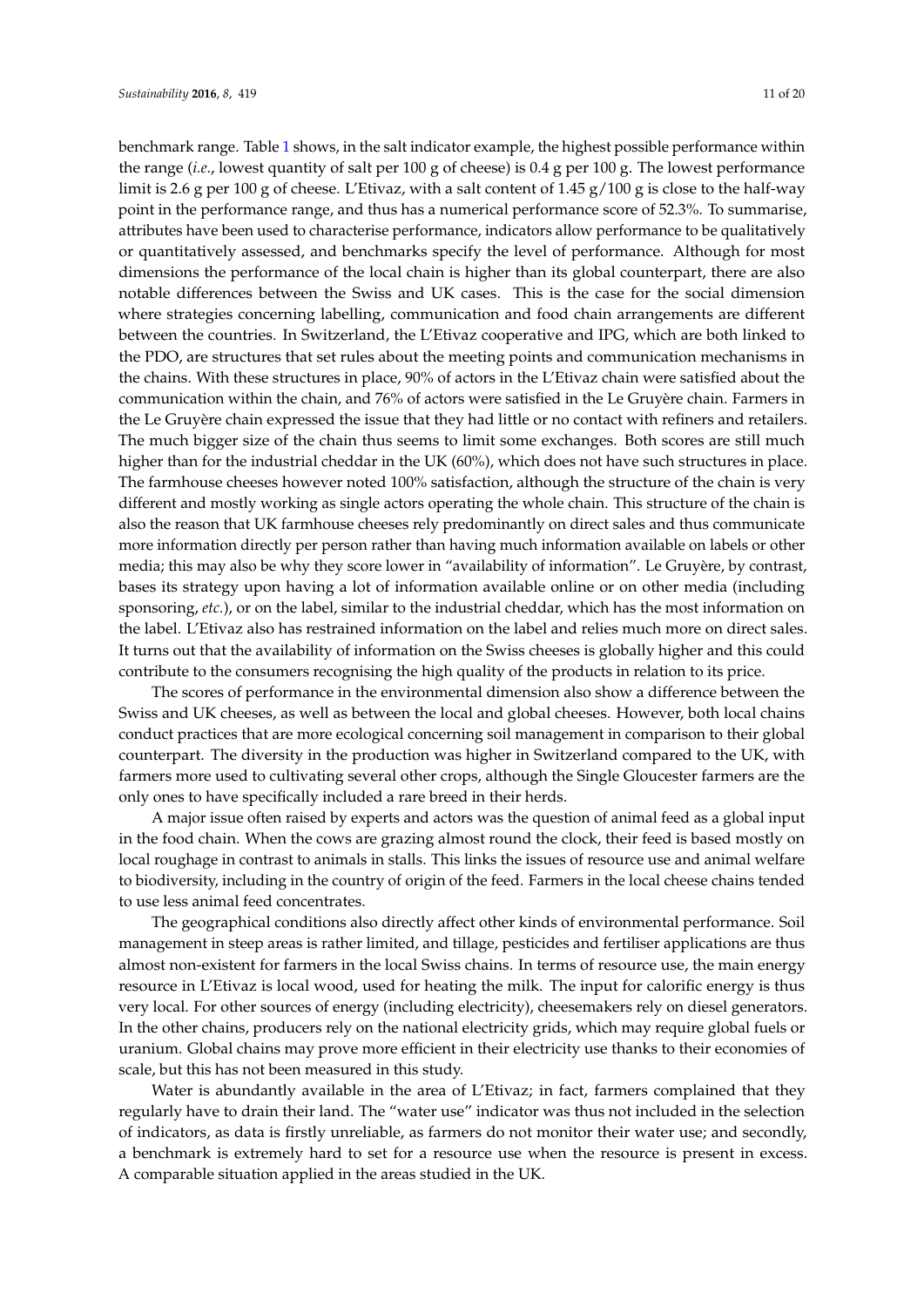In the health dimension, nutritional values revealed that both cheeses in Switzerland contain less salt and fat and more calcium than in the UK. Cheese processing is, however, similar. This is surprising as consumers in the UK expressed more concern for healthy food compared to Switzerland, while it seems that levels of fat and salt remain higher. The nutritional values of the local cheeses tend to be slightly better than the global cheese but the difference is minimal and the local UK cheese actually has a higher fat content than the global UK cheese. It is also clear that the performance in the ethical dimension is higher for both local chains concerning the only attribute in this dimension—animal welfare.

#### **5. Discussion**

In this section, results are discussed in further detail. In particular, the variations in national and scale context are analysed. The selection and analysis of the case studies, and especially the interaction with and between the cheese chain actors, confirmed that the local–global binary is too simple a framework for analysis. This is because, firstly, both chains reveal aspects of hybridity in practice, and secondly, because there are variations in context—such as food quality governance mechanisms, price expectations and understandings of nutrition and national topography—which reveal important features of performance in each chain not fully evident in quantitative performance scoring alone.

#### *5.1. The Local to Global Continuum*

The oversimplification of the local–global binary has already been noted by several authors [\[41](#page-19-19)[,42\]](#page-19-20). However, in trying to delineate the two types of supply chains, this research highlights a number of creamery and farmhouse characteristics, as outlined in Section [3](#page-7-0) and Table [2,](#page-9-0) above. In addition to distance between the points of production and consumption, distinctions are made for other factors, such as the relative quantities produced, the degree of mechanisation of production, and the location of input and sales markets. Social factors also distinguish farmhouse and creamery chains, such as the type of link (e.g., direct or indirect) between producers and consumers and traditional know-how. A typology along a farmhouse–creamery continuum more accurately describes the distinction between the chains, rather than a simple local–global split. Indeed, this typology appears to be the key element of distinction in the cheese sector. The local cheeses in our sample are all produced in an artisanal way and involving at least some direct contact with consumers. By contrast, both global cheeses are produced by creameries with modern installations and at much bigger scales (see Table [2\)](#page-9-0). The usefulness of a continuum rather than a binary distinction was confirmed by several factors: some local cheeses in the study are also exported worldwide and some international inputs are present in their production, such as rennet [\[43\]](#page-19-21). Small proportions of Le Gruyère are also sold directly to consumers and sometimes made in small village creameries. Ultimately, both global and local channels exist in all the cheese chains studied here, especially in relation to upstream production inputs and downstream sales channels.

#### *5.2. Governance and PDO Aspects*

Supply chain governance represents an additional facet of local–global hybridity, as well as a point of comparison between the two subject countries. It is notable, for example, that PDO is an EU designation that non-member Switzerland applies to identify quality, territorial integrity and particular forms of food chain organisation in the market. In the UK, while the PDO is used by some farmhouse producers to guarantee territoriality and production processes, the label is not widely recognised, nor does it signify food chain collaboration as in the Swiss model. Where farmhouse cheddar is exported, a PDO logo may be less successful than the labelling of county/regional identity or the reputation of the individual producer, in creating perceptions of quality.

The structure of the food chain, and especially the arrangements between actors, play an important role in its governance, its degree of localness and its sustainability performance. Whether via collective organisations such as producer cooperatives (L'Etivaz), or an inter-branch organization (Le Gruyère),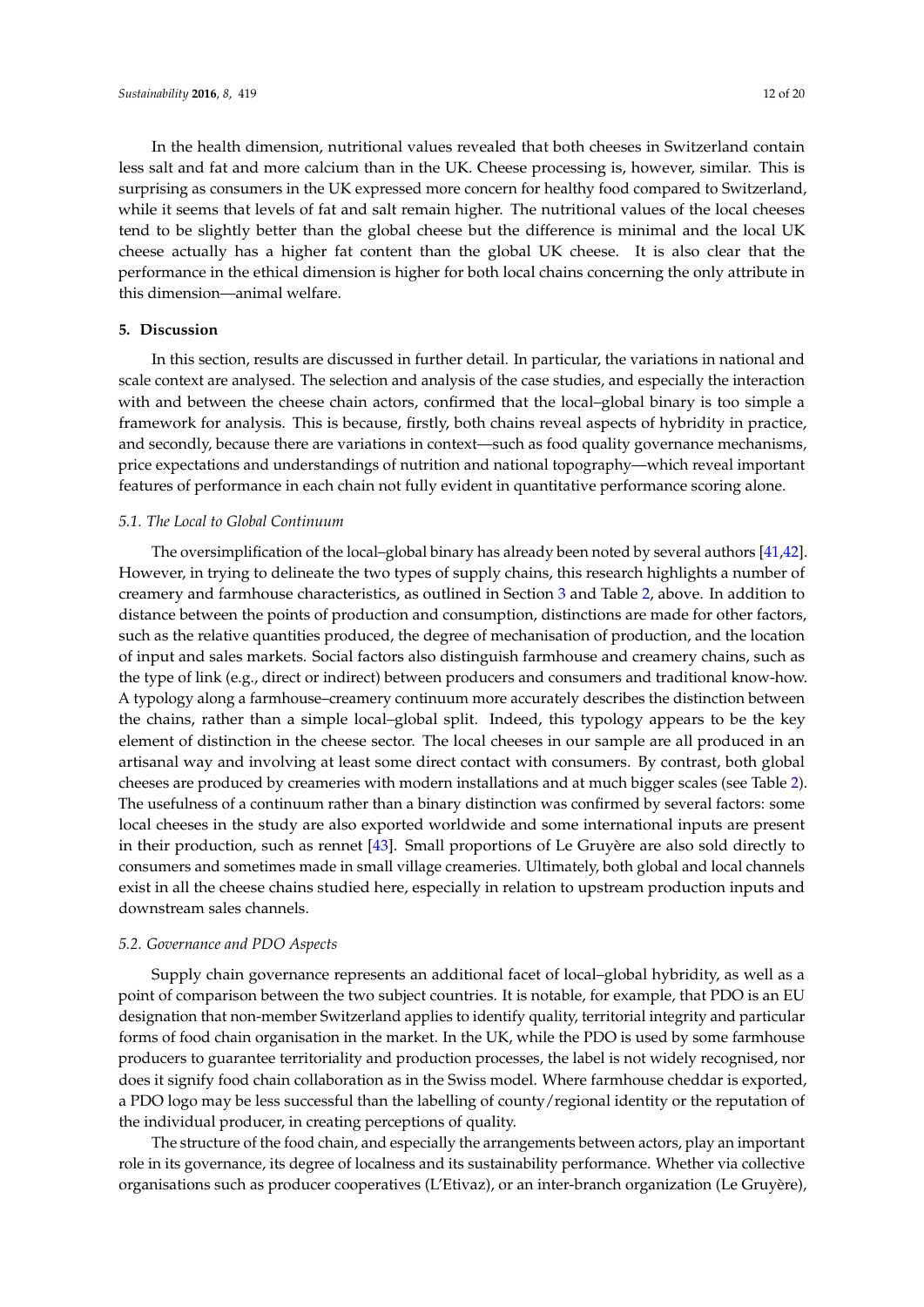or looser commercial associations such as the West Country Farmhouse Cheesemakers, it has been possible for producers in both countries to distinguish their cheeses using PDOs. Clearly, national regulations concerning PDOs relating to the qualities of particular cheeses vary. In Switzerland, for example, all PDO cheeses must be made from raw milk but there is no official national expectation in respect of the distance over which milk is transported to the creamery, or from which breed of cow milk should be sourced. Swiss PDO cheeses however always define their zone of production including different degrees of milk production, cheese transformation and ripening. In the UK, PDO cheddar production is regionally restricted and the PDO for Single Gloucester makes some prescriptions about dairy cattle breeds. The rules of production and designation pass through an administrative agreement but have primarily to be proposed and accepted by representatives of the PDO food chain. The PDO sign is thus not necessarily synonymous with a high degree of localness in the chain. The PDO registration can, however, be a useful tool for (re)localising the food chain if this is the collective intention of the producers developing the PDO specification.

In this sense, the strategy of actors in both Swiss cheese chains and the UK farmhouse producers using PDO certification, is to promote a production process that is territorially embedded with varying degrees of collective management of the food chain. The Swiss cheeses integrate a high level of common management including advertising, pricing, communication, selling, *etc.* for which each member pays a contribution. Considering the working schedules of small artisanal producers, this is critical. In the UK, local cheese examples studied, the marketing strategy is far more individual (and horizontal) and each producer also handles cheese maturation and sales. The global UK cheese chain, by contrast, has no territorial anchorage or integrated food chain strategy and thus no PDO.

The differing strategies and uses of PDOs between UK and Switzerland are also reflected in the opinion of consumers and are visible in their perception of price. In Switzerland, even though some PDO criteria impose only broad restrictions on geographical distance, the PDO label was associated by consumers in our focus group with qualities of localness, including a higher intrinsic quality and controlled sourcing of inputs, justifying a higher price.

These different forms of governance in the food chains, and strategies regarding communication to consumers, are clearly reflected in the "information and communication" performance attribute. In general, it can be said that the presence of an integrated food chain organisational structure, such as that evident in the PDO cases, or of a collective strategy, increases sustainability in terms of communication, solidarity, the preservation of knowledge and regulated working times. Governance is thus more significant than the degree of localness in terms of sustainability and can contribute to the preservation or enhancement of localness in the chain.

PDOs also contribute to the maintenance of agricultural and handicraft activities in rural regions, and cheeses with PDO labels have already been shown to have an impact on job-creation and landscape preservation in mountain areas in comparison with areas without such productions [\[44\]](#page-20-0). PDOs are thus also a factor of long-term survival for some small-scale producers.

#### *5.3. Distribution of Value, Employment and Mechanization*

In terms of economic sustainability, geographical designations of origin and localness may allow producers to maintain their traditional production processes, because they return higher profits for the milk and/or cheese produced. Farmhouse cheesemakers have developed diverse marketing channels, including direct or niche marketing strategies, where they can charge prices which reflect their costs of production, and where consumers are more willing to pay for certain qualities, as shown by the "perception of price" indicator  $[1,45]$  $[1,45]$ . These strategies could be interpreted as economically inefficient compared to the value adding strategies adopted by creamery cheesemakers. The latter use, for example, highly efficient industrial processes which require a much lower and technically specialised labour input per unit of production compared to farmhouse cheesemakers. Traditional farmhouse production systems by contrast perform a diversity of tasks, often relying on family labour, and the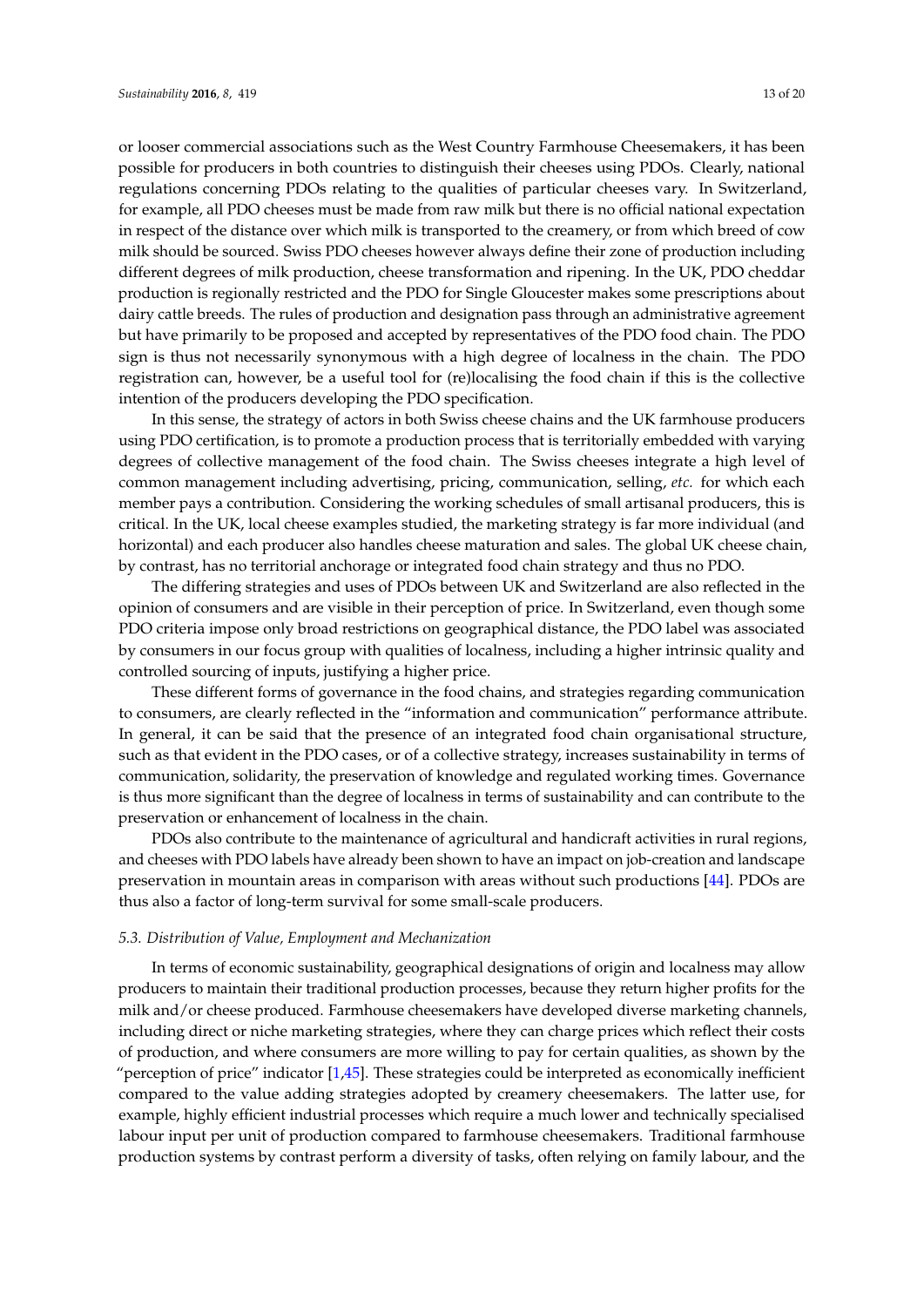time this takes limits the production levels for farmhouse producers, despite relatively long working days (77 h per week in the summer in the L'Etivaz case, for example).

In absolute terms, the small scale of farmhouse cheesemakers means that they employ fewer people overall, compared to creameries. Larger creameries such as Gruyère and Cheddar can be significant contributors to a region's economy, depending on the range of their milk suppliers, direct and indirect employment and tax revenues, although this was not accounted for in our study.

The poorest performance in terms of contribution to the regional economy was the largest cheddar creamery, although this was counterbalanced by the affordability of its cheese products (it was the cheapest cheese in the sample). Creameries have indeed developed optimal systems of production intended to minimise production costs and to operate in a market principally controlled by a small number of competing retailers. Their strategy is based on the reduction of raw material costs (most notably milk) which can lead to milk production delocalisation, rather than a reduction in logistics costs, because not all logistical operations in the chain are in the control of the creamery. Production at this scale also carries extra risks during periods when the consistency of local supply is affected and, consequently, inter-regional sourcing is a feature of larger UK creameries.

Le Gruyère cheese, with its PDO, is a cheese with specific production contexts that enable it to be considered "artisanal". It is viewed as affordable domestically and actors higher up the Le Gruyère chain have made some efforts to reduce the trend of decreasing value add being returned to farmers.

In terms of trade-offs, an industrial production strategy thus offers affordability for consumers but in the main reduces the share of the added value and profits producers receive for their products. It also encourages a degree of disconnection from the territory of production in favour of production efficiency. Local and regionally embedded production (in this case farmhouse cheeses and Le Gruyère) can, by contrast, support a higher level of jobs per unit of cheese produced and potentially bring revenues to rural communities who suffer from reduced buying power [\[46\]](#page-20-2).

#### *5.4. Nutrition and Quality*

The different modes of production (farmhouse and creamery) present distinguishable strategies regarding nutritional quality. Farmhouse and artisan cheese producers argue that cheese is inherently a relatively high fat content food and that a certain level of salt is also necessary in order to ensure that the cheese's taste is appealing. Salt was also mentioned as a crucial element for the processing and maturation of the cheese; indeed, an overly low level of salt could lead to food safety concerns [\[47\]](#page-20-3). Generally, local and artisan producers will produce cheeses with levels of fat and salt varying seasonally and between each batch of production; Goy *et al.* [\[48\]](#page-20-4) found significant variance above the medium values indicated. Farmhouse producers argue that traditionally-produced cheese is high in protein and calcium, and that cheese should not be eaten to excess, as well as being part of a well-balanced diet.

On the other hand, it is clear that industrial cheese producers control fat and salt content in more standardised ways and are starting to make cheese with a lower fat and salt content in response to consumer awareness about the health implications of products high in salt and fat. In the UK, much innovation has taken place in terms of low-fat and low-salt alternatives, partly because cheesemakers recognise consumer health concerns, while the domestic demand for cheddar is steadily rising [\[49\]](#page-20-5). Despite this trend, creamery cheddar remains the cheese in our sample with the most salt and second-most fat.

The nutritional trade-off, therefore, concerns whether to reduce the salt and fat content of mass-produced cheeses; or to make more palatable but expensive cheeses that people will then eat in more appropriate quantities (the British Cheese Board suggests that small amounts of cheese—up to 30 g per day—can be eaten as part of a balanced diet).

The market channel through which consumers buy cheese is also very important in terms of shaping their perceptions of quality. Swiss consumers generally consider Gruyère as a high quality cheese when they buy it directly from the creamery, but of a lower quality when they buy it in supermarkets (notwithstanding that it could be exactly the same product), and that also determines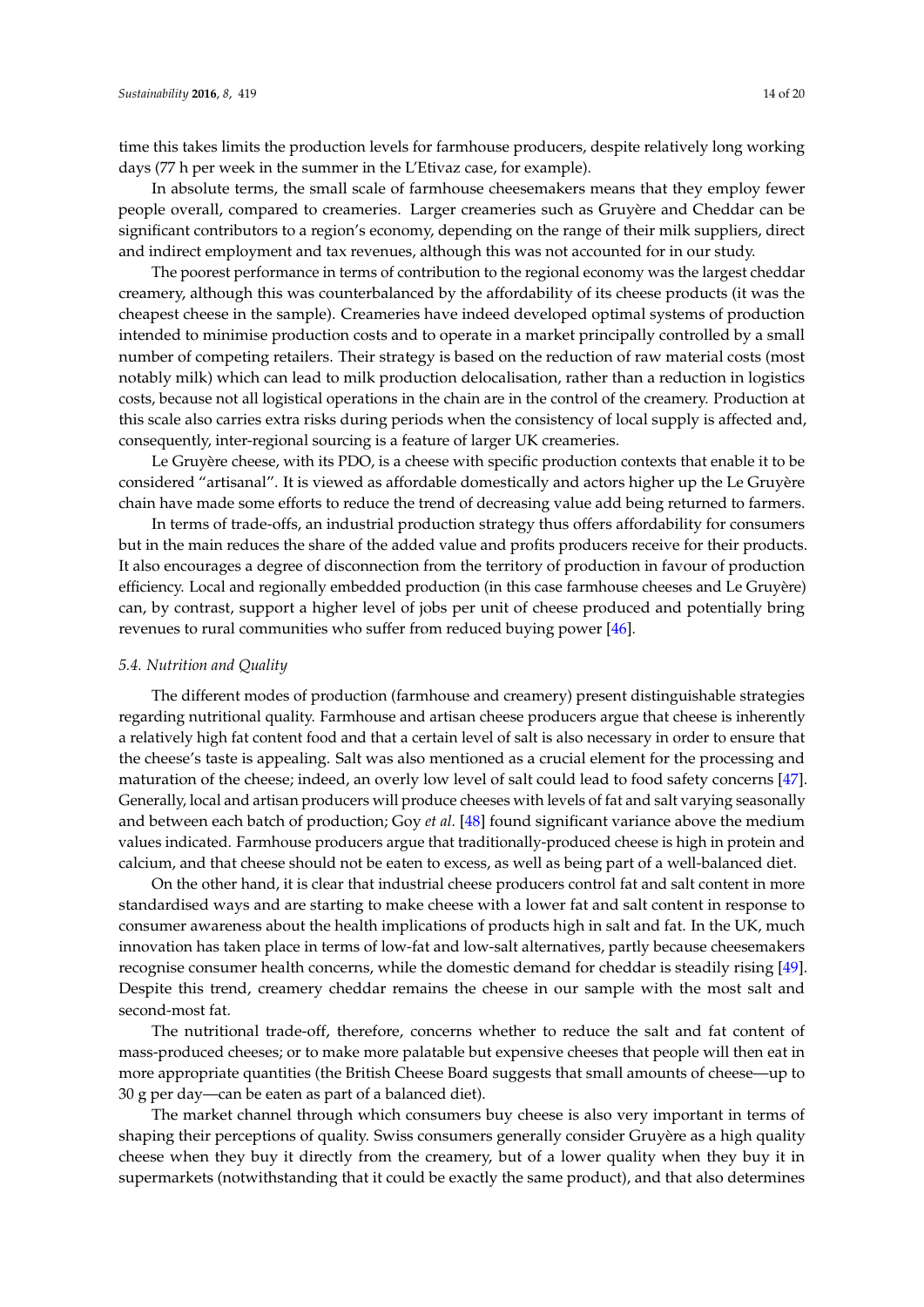their willingness to pay. This is where local products have an advantage, as Paloviita ([\[50\]](#page-20-6), p. 1504) found that the most important local food attributes for consumers is related to socio-cultural aspects, including "trust, familiarity, personal contact and nostalgia". This is related to typical taste and direct contacts and influences consumers' perception of health and price related issues. Comparing affordability and quality in absolute terms may therefore be misleading, as the most critical factor for health sustainability is consumer behaviour.

#### *5.5. Animal Welfare, Resource Use, Topography and Ecology*

Cheese quality, and more specifically, the quality of the milk (including, for example, the ratio of fatty acids) is dependent on production strategies at the farm level [\[51\]](#page-20-7). Altitude also plays a role in improving fat quality [\[52\]](#page-20-8) and explains the higher performance of L'Etivaz in terms of nutritional values. The fat content of the milk is also strongly related to the cattle breeds present in the herds. Cows like Jersey or Montbéliardes will produce more fat and protein per kg of milk than a higher milk yielding Holstein cow. This directly influences the suitability of the milk for cheese making and the efficiency of coagulation. The farmer's decision in favour of one breed of cows is linked to many factors other than the nutritional content of cheese. In the case of Single Gloucester cheese, the collective strategy behind the PDO was directed towards the preservation of the rare Gloucester dairy breed. An unspecified proportion of the herd has to comprise Gloucester cows, a robust breed which is adapted to extensive grazing. In Switzerland, breed selection is guided by a combination of the preferences of individual farmers and Alpine topography, where robust breeds are also an asset. For environmental sustainability, Capper and Cady [\[53\]](#page-20-9) have shown that the carbon footprint of breeds such as Jerseys are 20% lower than Holstein in the case of cheese production. It is also important to note that studies have shown that the largest environmental impact within the cheese chain, by far, comes from the milk production stage rather than from the transport of cheese [\[54](#page-20-10)[,55\]](#page-20-11). In the context of local–global comparison, it is notable that the strategies of farmers in relation to animal husbandry and production systems have far more impacts than the distances in the food chain, although both factors are related.

In the case of L'Etivaz, steep Alpine slopes cannot be cultivated and are used as pasture during the summer. It is also the case that extended pasture constitutes a traditional and cultural landscape that is attractive to tourists and consumers [\[56,](#page-20-12)[57\]](#page-20-13). These environments can create market value through animal grazing for the production of a high added-value product associated with the landscape. Pasture topography is also important in the case of Le Gruyère cheese, but only in those mountainous parts of the production area.

The terrain is an important factor in the perception of the local or global nature of these food chains, as it strongly influences the origin of feeding inputs. It was seen in this study that local Swiss cheeses tend to use less imported feed and more grazing. In the UK, farmhouse producers asserted that they minimise (or in one case do not practice any) supplementary feeding, partly as a cost-management strategy, but also because pasture-based grazing is regarded as having a critical effect on animal welfare and therefore milk quality. However, all cheesemakers clearly have an interest in the link between animal nutrition, health and milk quality, and in both of the creameries studied here regular contact between the companies and their suppliers was evident to discuss pasture and cattle management. More generally, global dairy production systems are suggested to have a higher carbon footprint than local grass-based systems [\[58](#page-20-14)[,59\]](#page-20-15), but the effect depends on milks yields [\[60\]](#page-20-16) and input contexts  $[4]$ . Further quantitative analysis of this question is required. It is clear that cheese producers apply different strategies to influence animal welfare, particularly as the time spent on pasture for feeding is a positive strategy for the cows' welfare. The use of more robust breeds also positively influences the cows' life expectancy and health [\[61\]](#page-20-17).

Finally, subsidies and agricultural policies also affect any comparative assessment of environmental sustainability. Both countries' agricultural policies provide agricultural subsidies related to environmental performance, but the amounts given (per farmer) and the link to environmental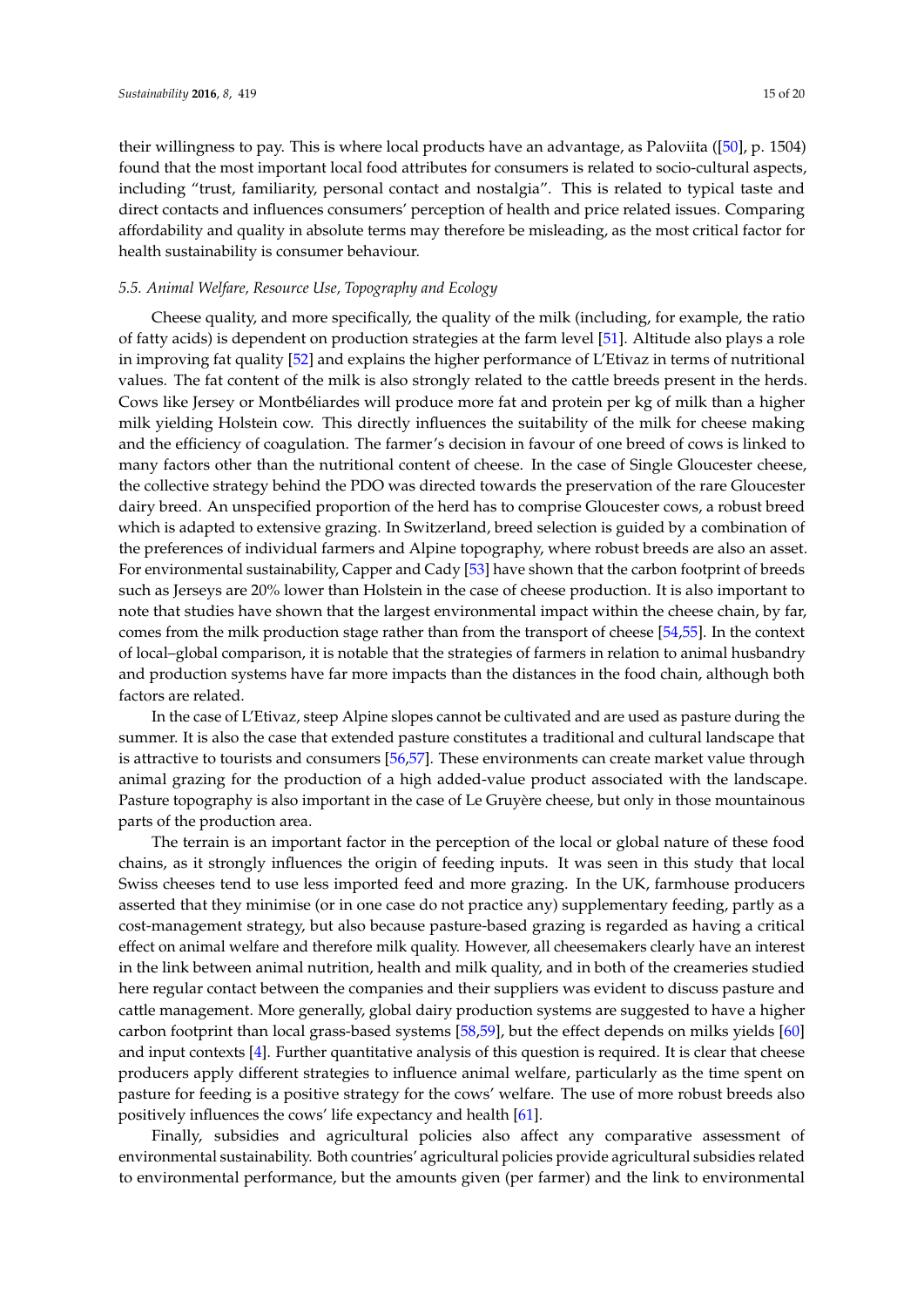performances are more directly influential in Switzerland. However, our study did not reveal greater environmental performance for Swiss farmers, but this may be due to the very limited ecological data available in the UK case, or to the choice of categories for creating the indicators. Swiss agricultural policy since 2014 has started to tackle the issue of imported concentrated feed by subsidising grassland surface and limiting concentrate use as part of the conditions for being able to access subsidies. That is why the Swiss average of concentrate consumption is lower than what can be observed in some other European countries [\[62\]](#page-20-18). However, it should be noted that the import of concentrates has increased drastically over the past 20 years because the agricultural policy previously discouraged farmers from growing fodder cereals in Switzerland. A view expressed by UK dairy farmers in this study was that ecological knowledge of farms was largely anecdotal—farmers indicated their broad knowledge of local wildlife, based on a close familiarity with their land and passing observations in the course of their work—but they do not keep formal records unless the farm is within a designated habitat/landscape, or part of a higher level agri-environmental programme. Additionally, voluntary aspects of ecological land management were affected by the dramatic drop in milk prices during 2014–2015.

#### *5.6. Methodological Discussion*

As the discussion of the results shows, the comparison of local and global performances relied on the analysis of the contextual differences and factors that influence sustainability performance within the different attributes along the local to global continuum. Exclusive consideration of the quantitative scores would not support a multi-dimensional analysis and would miss some important contextual details; not least because the list of indicators considered can rarely be exhaustive in such assessments. The complementary qualitative approach applied here is especially useful, because it allows the consideration of broader contexts of value chain performance. The participatory data collection via interviews with stakeholders and consumer focus groups has been especially enriching in this case. The preliminary interviews and initial desk-research helped to frame the analysis of different chains and were crucial in selecting the performance attributes used in the comparative analysis. These capture highly important contextual differences, which complements and provides qualification for the performance analysis done on the basis of quantitative data. As Peano *et al.* ([\[63\]](#page-20-19), p. 6725) also experienced, "the holistic vision inherent in the definition of sustainability creates many difficulties when applied to systems with an elevated complexity" and the inclusion of stakeholders is one of the only ways to overcome this complexity.

However, a participatory comparison process is demanding in terms of data collection and results should be analysed cautiously, especially in the environmental dimensions, where more exhaustive methodologies like LCA provide more detailed comparisons. Short-comings can, however, arise quickly in such methodologies and the purpose of this paper is to give consideration to the broader context and important country-specific contextual factors. The importance of PDO schemes or topography, for example, are essential to understanding performance differences. The qualitative aspects of this study allowed such factors to be taken into account in the analysis.

#### **6. Conclusions**

Consumers express a renewed interest in local and territorially distinctive foods, and perceive them as more sustainable. The consumer data analysed for this paper indicates that local cheese is connected with attributes of better quality, is consumed both habitually and on special occasions, and at least some consumers are willing to make special efforts to buy it directly from the producer. The cheese chain data revealed two further major conclusions. Firstly, cheese chains in Switzerland and the UK often present hybrid arrangements in term of local and global scales. They can have a localised production system using imported feed and manufacturing inputs, or sell cheese both directly in the local market, in national multiple retailers (supermarkets) and in the export market. A binary distinction is thus not possible and all cheese case studies here are situated on a local (farmhouse)/global (creamery) continuum.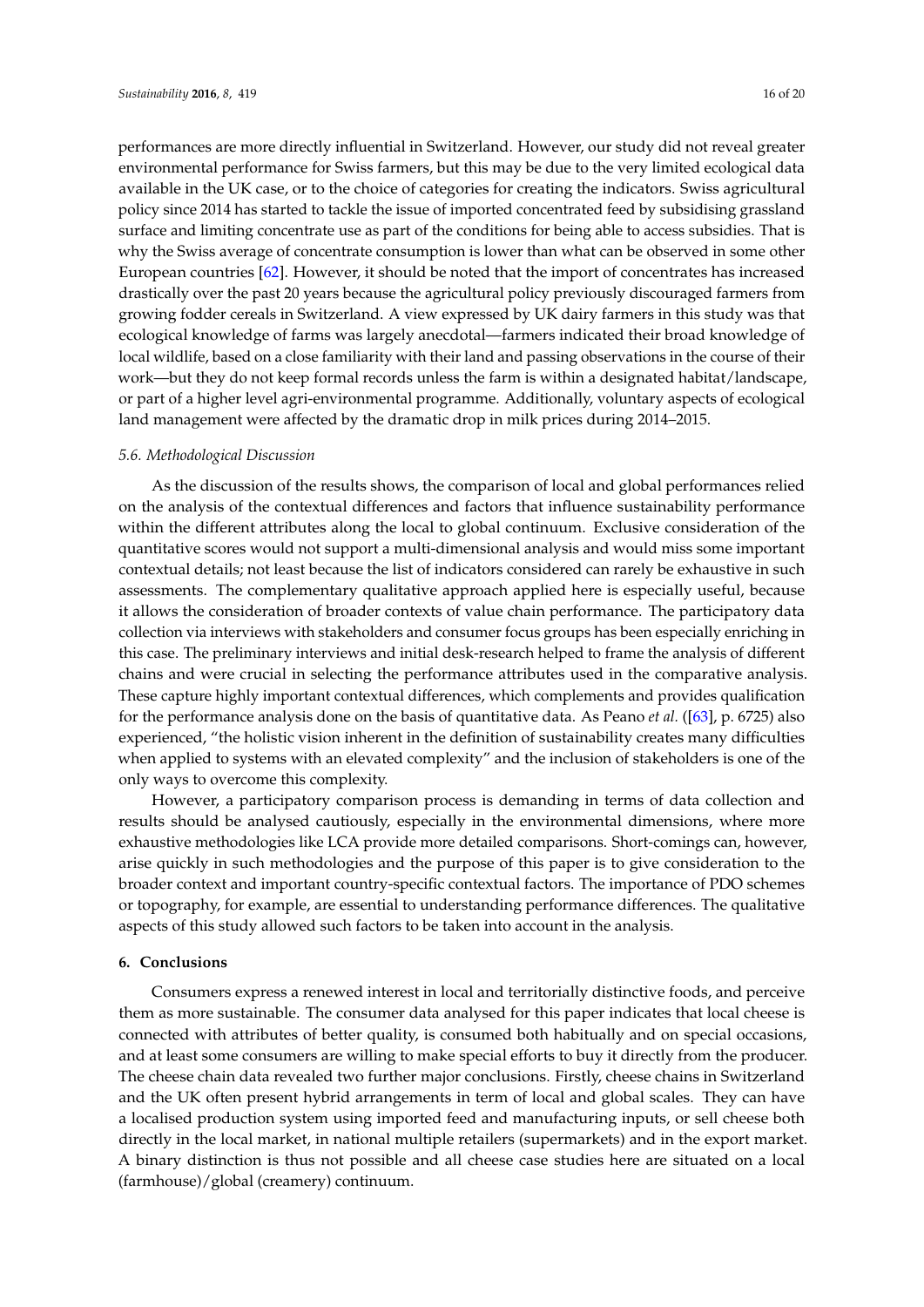In terms of establishing which parts of the farmhouse/creamery continuum are more, or less, sustainable, the method of assessing a high diversity of sustainability indicators has not generated clear results. However, it appears that there are more relevant questions to sustainability than "is eating local better?" because it always depends on how the local is produced, which inputs it is linked to and in which marketing channels it is embedded. The answer will never be generalizable to all cases of local food and this is why the debate is still on-going. It is important, furthermore, to emphasise, that the research presented in this paper is not designed to be replicable—it is illustrative of a research process which has explored the contextual complexities of a multi-dimensional food chain sustainability assessment of cheese in two European countries. There are, however, food chain performance elements that tend to be inherent in localised systems and that have the potential to be taken up in larger systems of production. Having food chain actors organised within collective strategic arrangements may bring socio-economic benefits, especially for the production stages of the chain. Moreover, systems localising their inputs avoid out-sourcing substantial environmental impacts and can make better use of local resources, thereby contributing to landscape preservation and rural development. These systems also tend to be better adapted to their local environment and can trigger multiple benefits for tourism, added value, diversity and health. On the other hand, global systems are themselves sometimes localised, particularly at the level of production, and some global cheese chains started as local chains that were successful enough to scale-up. Le Gruyère, for example, has retained some local characteristics in the process. Reaching a bigger scale, however, brings substantial benefits in terms of economic efficiency, also making the cheese more affordable and accessible to consumers. Some environmental benefits might also be reached thanks to the economies of scale, but the application of other methodologies, such as LCA, are more suitable for assessing this quantitatively. The contribution to the regional economy in terms of jobs seems to promise greater benefits in the global chain due to the large quantities of production. However, local chains offer more jobs per tonne of output and are better able to keep traditional jobs and know-how in rural regions.

The sustainability assessment methodology used here had the goal to cover multiple dimensions of performance. This approach was useful for identifying trade-offs between sustainability goals in cheese chains and in revealing links between localness and sustainability. However, no scale of food chain can outperform all others in all dimensions and be considered the most sustainable scale. The sustainability performance of global and local chains is therefore relative and depends ultimately on actors' strategies rather than on their degree of localness or globalness.

**Acknowledgments:** All authors warmly acknowledge the work and support of students and colleagues at FiBL (Anaëlle Tanquerey-Cado, Laurette Gratteau, Virginia Cravero, Ulysse Le Goff) and at CCRI (Dilshaad Bundhoo) who contributed to data collection and previous reports that led to this paper. Thanks also to Johan Six at ETHZ for providing feedback on the paper. We also wish to thank very warmly all people who gave their time during interviews at all stages of each value chain. We also thank the European Commission for providing funding for this research (GLAMUR project) through the Seventh Framework Programme for research, technological development and demonstration under grant agreement number 311778.

**Author Contributions:** An iterative process between both teams was used for the case study selection, the choice of the list of indicators and attributes and design of interviews. Emilia Schmitt participated to all stages of the research and coordinated the selection of indicators as well as the data collection in Switzerland and data analysis. She also wrote the biggest part of the paper. Dominique Barjolle contributed to the selection of the case studies in Switzerland, provided significant help in the contact with respondents and participated in the formulation of the analytical framework and review of the paper. In the UK, all authors participated in the selection of case studies and indicators. Daniel Keech conducted the major part of data collection. He and Damian Maye revised and wrote significant parts of the paper. James Kirwan was the coordinator of the cheese case studies in the GLAMUR project, as well as reviewing the paper.

**Conflicts of Interest:** The authors declare no conflict of interest. The founding sponsors had no role in the design of the study; in the collection, analyses, or interpretation of data; in the writing of the manuscript, and in the decision to publish the results.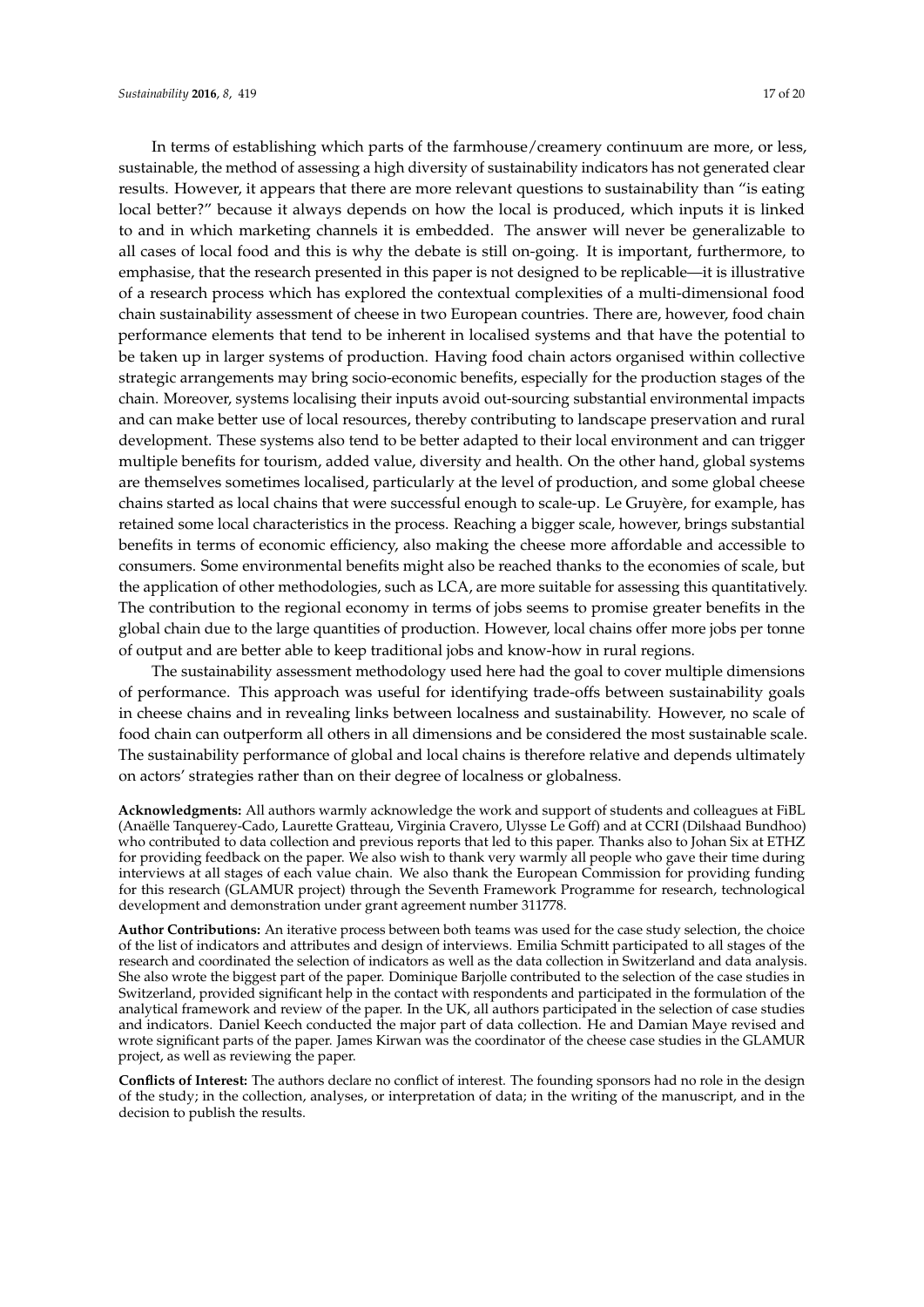#### **Abbreviations**

The following abbreviations are used in this manuscript:

| <b>CH</b>   | Confederatio Helvetica (Switzerland)                                  |
|-------------|-----------------------------------------------------------------------|
| IPG         | Interprofession du Gruyère (Inter-branch organization for Le Gruyère) |
| <b>LCA</b>  | Life Cycle Analysis                                                   |
| <b>PDO</b>  | Protected Designation of Origin                                       |
| <b>RISE</b> | Response-inducing Sustainability Evaluation                           |
| <b>SAFA</b> | Sustainability Assessment of Food and Agriculture                     |
| UK          | United Kingdom                                                        |

#### **References**

- <span id="page-18-0"></span>1. Adams, D.C.; Salois, M.J. Local *versus* organic: A turn in consumer preferences and willingness-to-pay. *Renew. Agric. Food Syst.* **2010**, *25*, 331–341. [\[CrossRef\]](http://dx.doi.org/10.1017/S1742170510000219)
- <span id="page-18-1"></span>2. Feldmann, C.; Hamm, U. Consumers' perceptions and preferences for local food: A review. *Food Qual. Preference* **2015**, *40*, 152–164. [\[CrossRef\]](http://dx.doi.org/10.1016/j.foodqual.2014.09.014)
- <span id="page-18-2"></span>3. Hinrichs, C.C. The practice and politics of food system localization. *J. Rural Stud.* **2003**, *19*, 33–45. [\[CrossRef\]](http://dx.doi.org/10.1016/S0743-0167(02)00040-2)
- <span id="page-18-18"></span>4. Edwards-Jones, G. Does eating local food reduce the environmental impact of food production and enhance consumer health? *Proc. Nutr. Soc.* **2010**, *69*, 582–591. [\[CrossRef\]](http://dx.doi.org/10.1017/S0029665110002004) [\[PubMed\]](http://www.ncbi.nlm.nih.gov/pubmed/20696093)
- <span id="page-18-3"></span>5. Fraser, E.D.G. Food system vulnerability: Using past famines to help understand how food systems may adapt to climate change. *Ecol. Complex.* **2006**, *3*, 328–335. [\[CrossRef\]](http://dx.doi.org/10.1016/j.ecocom.2007.02.006)
- <span id="page-18-4"></span>6. Born, B.; Purcell, M. Avoiding the Local Trap: Scale and Food Systems in Planning Research. *J. Plan. Educ. Res.* **2006**, *26*, 195–207. [\[CrossRef\]](http://dx.doi.org/10.1177/0739456X06291389)
- <span id="page-18-5"></span>7. Report of the World Commission On Environment And Development: Our Common Future. Available online: http://www.un-documents.net/our-common-future.pdf (accessed on 27 April 2016).
- <span id="page-18-6"></span>8. Neven, D. *Developing Sustainable Food Value Chains. Guiding Principles*; FAO: Rome, Italy, 2014.
- <span id="page-18-7"></span>9. Morrissey, J.E.; Dunphy, N.P. Towards Sustainable Agri-Food Systems: The role of Integrated Sustainability and Value Assessment Across the Supply-Chain. *Int. J. Soc. Ecol. Sustain. Dev.* **2015**, *6*, 41–58. [\[CrossRef\]](http://dx.doi.org/10.4018/IJSESD.2015070104)
- <span id="page-18-8"></span>10. Velten, S.; Leventon, J.; Jager, N.; Newig, J. What Is Sustainable Agriculture? A Systematic Review. *Sustainability* **2015**, *7*, 7833–7865. [\[CrossRef\]](http://dx.doi.org/10.3390/su7067833)
- <span id="page-18-9"></span>11. Van Cauwenbergh, N.; Biala, K.; Bielders, C.; Brouckaert, V.; Franchois, L.; Garcia Cidad, V.; Hermy, M.; Mathijs, E.; Muys, B.; Reijnders, J.; *et al.* SAFE—A hierarchical framework for assessing the sustainability of agricultural systems. *Agric. Ecosyst. Environ.* **2007**, *120*, 229–242. [\[CrossRef\]](http://dx.doi.org/10.1016/j.agee.2006.09.006)
- <span id="page-18-10"></span>12. Pathak, H.; Jain, N.; Bhatia, A.; Patel, J.; Aggarwal, P.K. Carbon footprints of Indian food items. *Agric. Ecosyst. Environ.* **2010**, *139*, 66–73. [\[CrossRef\]](http://dx.doi.org/10.1016/j.agee.2010.07.002)
- <span id="page-18-11"></span>13. Weber, C.L.; Matthews, H.S. Food-Miles and the Relative Climate Impacts of Food Choices in the United States. *Environ. Sci. Technol.* **2008**, *42*, 3508–3513. [\[CrossRef\]](http://dx.doi.org/10.1021/es702969f) [\[PubMed\]](http://www.ncbi.nlm.nih.gov/pubmed/18546681)
- <span id="page-18-12"></span>14. Ostrom, E. A general framework for analyzing sustainability of social-ecological systems. *Science* **2009**, *325*, 419–422. [\[CrossRef\]](http://dx.doi.org/10.1126/science.1172133) [\[PubMed\]](http://www.ncbi.nlm.nih.gov/pubmed/19628857)
- <span id="page-18-13"></span>15. Bloom, J.D.; Hinrichs, C.C. Moving local food through conventional food system infrastructure: Value chain framework comparisons and insights. *Renew. Agric. Food Syst.* **2011**, *26*, 13–23. [\[CrossRef\]](http://dx.doi.org/10.1017/S1742170510000384)
- <span id="page-18-14"></span>16. Jackson, P.; Ward, N.; Russell, P. Moral economies of food and geographies of responsibility. *Trans. Inst. Br. Geogr.* **2009**, *34*, 12–24. [\[CrossRef\]](http://dx.doi.org/10.1111/j.1475-5661.2008.00330.x)
- 17. Clarke, N.; Cloke, P.; Barnett, C.; Malpass, A. The spaces and ethics of organic food. *J. Rural Stud.* **2008**, *24*, 219–230. [\[CrossRef\]](http://dx.doi.org/10.1016/j.jrurstud.2007.12.008)
- <span id="page-18-15"></span>18. Müller, B. *Food Miles or Poverty Eradication?: The Moral Duty to Eat African Strawberries at Christmas*; Oxford Institute for Energy Studies: Oxford, UK, 2007.
- <span id="page-18-16"></span>19. Morrison-Saunders, A.; Pope, J. Conceptualising and managing trade-offs in sustainability assessment. *Environ. Impact Assess. Rev.* **2013**, *38*, 54–63. [\[CrossRef\]](http://dx.doi.org/10.1016/j.eiar.2012.06.003)
- <span id="page-18-17"></span>20. Binder, C.; Schmid, A.; Steinberger, J.K. Sustainability solution space of the Swiss milk value added chain. *Ecol. Econ.* **2012**, *83*, 210–220. [\[CrossRef\]](http://dx.doi.org/10.1016/j.ecolecon.2012.06.022)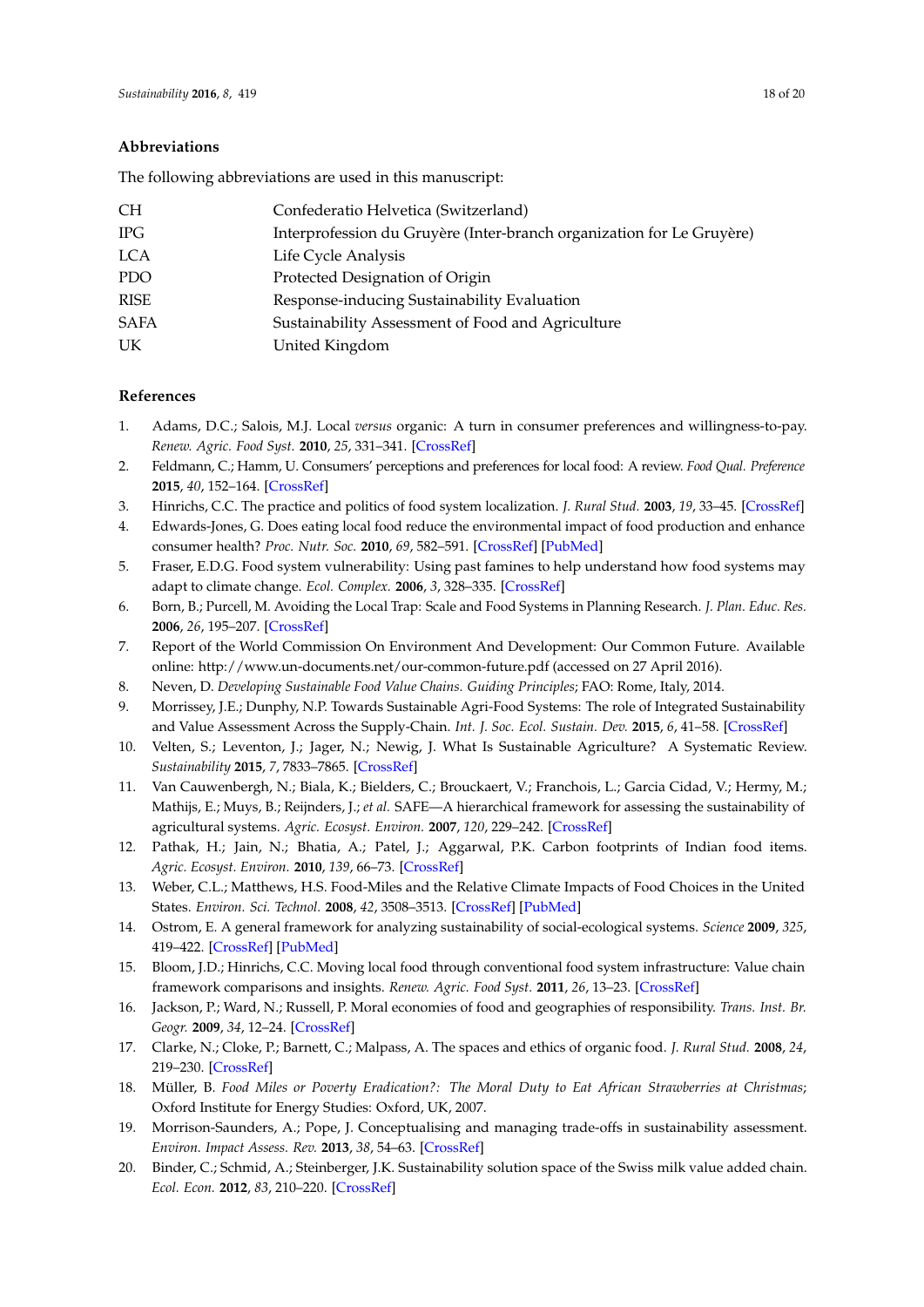- <span id="page-19-0"></span>21. Food and Agriculture Organization of the United Nations (FAO). *SAFA Sustainability Assessment of Food and Agriculture Systems Guidelines*; FAO: Rome, Italy, 2013.
- <span id="page-19-1"></span>22. López-Ridaura, S.; van Keulen, H.; van Ittersum, M.K.; Leffelaar, P.A. Multiscale methodological framework to derive criteria and indicators for sustainability evaluation of peasant natural resource management systems. *Environ. Dev. Sustain.* **2005**, *7*, 51–69. [\[CrossRef\]](http://dx.doi.org/10.1007/s10668-003-6976-x)
- <span id="page-19-2"></span>23. Binder, C.; Feola, G.; Steinberger, J. Considering the normative, systemic and procedural dimensions in indicator-based sustainability assessments in agriculture. *Environ. Impact Assess. Rev.* **2010**, *30*, 71–81. [\[CrossRef\]](http://dx.doi.org/10.1016/j.eiar.2009.06.002)
- <span id="page-19-3"></span>24. Nardo, M.; Saisana, M.; Saltelli, A.; Tarantola, S.; Hoffman, A.; Giovannini, E. *Handbook on Constructing Composite Indicators: Methodology and User Guide*; Organisation for Economic Co-operation and Development (OECD): Paris, France, 2008.
- <span id="page-19-4"></span>25. Bockstaller, C.; Guichard, L.; Keichinger, O.; Girardin, P.; Galan, M.-B.; Gaillard, G. Comparison of methods to assess the sustainability of agricultural systems. A review. *Agron. Sustain. Dev.* **2009**, *29*, 223–235. [\[CrossRef\]](http://dx.doi.org/10.1051/agro:2008058)
- <span id="page-19-14"></span><span id="page-19-5"></span>26. Bossel, H.H. *Indicators for Sustainable Development: Theory, Method, Applications*; International Institute for Sustainable Development: Winnipeg, MB, Canada, 1999; Volume 68.
- <span id="page-19-6"></span>27. Stauffacher, M.; Flüeler, T.; Krütli, P.; Scholz, R.W. Analytic and dynamic approach to collaboration: A transdisciplinary case study on sustainable landscape development in a swiss prealpine region. *Syst. Pract. Action Res.* **2008**, *21*, 409–422. [\[CrossRef\]](http://dx.doi.org/10.1007/s11213-008-9107-7)
- <span id="page-19-7"></span>28. Hammond, R.A.; Dubé, L. A systems science perspective and transdisciplinary models for food and nutrition security. *Proc. Natl. Acad. Sci. USA* **2012**, *109*, 12356–12363. [\[CrossRef\]](http://dx.doi.org/10.1073/pnas.0913003109) [\[PubMed\]](http://www.ncbi.nlm.nih.gov/pubmed/22826247)
- <span id="page-19-8"></span>29. Berrah, L.; Clivillé, V. Towards an aggregation performance measurement system model in a supply chain context. *Comput. Ind.* **2007**, *58*, 709–719. [\[CrossRef\]](http://dx.doi.org/10.1016/j.compind.2007.05.012)
- <span id="page-19-9"></span>30. Brunori, G.; Galli, F.; Barjolle, D.; van Broekhuizen, R.; Colombo, L.; Rougoor, C.; Giampietro, M.; Kirwan, J.; Lang, T.; Mathijs, E.; *et al.* Are local food chains more sustainable than global food chains? Considerations for assessment. *Sustainability* **2016**, in press.
- <span id="page-19-10"></span>31. Smith Taillie, L.; Jaacks, L.M. Toward a Just, Nutritious, and Sustainable Food System: The False Dichotomy of Localism. *J. Nutr. Issues Opin.* **2015**, *145*, 1380–1385. [\[CrossRef\]](http://dx.doi.org/10.3945/jn.115.212449)
- <span id="page-19-11"></span>32. *Nvivo 10*; QSR International: Burlington, MA, USA, 2013.
- <span id="page-19-12"></span>33. Ilbery, B.; Maye, D.; Kneafsey, M.; Jenkins, T.; Walkley, C. Forecasting food supply chain developments in lagging rural regions: Evidence from the UK. *J. Rural Stud.* **2004**, *20*, 331–344. [\[CrossRef\]](http://dx.doi.org/10.1016/j.jrurstud.2003.09.001)
- <span id="page-19-13"></span>34. Kirwan, J.; Maye, D.; Bundhoo, D.; Keech, D.; Brunori, G. *GLAMUR WP2—Scoping/Framing General Comparative Report on Food Chain Performance (Deliverable 2.3)*; Countryside and Community Research Institute: Gloucestershire, UK, 2014.
- <span id="page-19-18"></span>35. Bellù, L.G.; Liberati, P. *Analyse D'inégalité: L'indice de Gini*; FAO: Rome, Italy, 2006. (In French)
- <span id="page-19-15"></span>36. Federal Office for Agriculture (FOAG). *Cahier des Charges*; FOAG: Bern, Switzerland, 2004. (In French)
- <span id="page-19-16"></span>37. L'Etivaz AOP. La Coopérative. Available online: http://www.etivaz-aoc.ch/letivaz/la-cooperative (accessed on 4 September 2015). (In French).
- 38. Interprofession du Gruyère (IPG). *Rapport Annuel 2014*; IPG: Pringy, Switzerland, 2014; (In French and German).
- 39. Department for Environment, Food & Rural Affairs. Protected food name: West Country Farmhouse Cheddar cheese (PDO). Available online: https://www.gov.uk/government/publications/protectedfood-names-west-country-farmhouse-cheddar-cheese-pdo (accessed on 20 May 2012).
- <span id="page-19-17"></span>40. Agriculture and Horticulture Development Board. UK Dairy Product Production. Available online: http://dairy.ahdb.org.uk/market-information/processing-trade/dairy-product-production/uk-dairy-productproduction/#.Vo\_EjDaMEop (accessed on 22 December 2015).
- <span id="page-19-19"></span>41. Feagan, R. The place of food: Mapping out the 'local' in local food systems. *Prog. Hum. Geogr.* **2007**, *31*, 23–42. [\[CrossRef\]](http://dx.doi.org/10.1177/0309132507073527)
- <span id="page-19-20"></span>42. DuPuis, E.M.; Goodman, D. Should we go 'home' to eat?: Toward a reflexive politics of localism. *J. Rural Stud.* **2005**, *21*, 359–371. [\[CrossRef\]](http://dx.doi.org/10.1016/j.jrurstud.2005.05.011)
- <span id="page-19-21"></span>43. Schmitt, E.; (ETH Zurich, Zurich; Forschungsinstitut für biologischen Landbau (FiBL), Frick, Switzerland); Barjolle, D.; (ETH Zurich, Zurich, Switzerland); Six, J.; (ETH Zurich, Zurich, Switzerland). Assessing the degree of localness of food value chains. Unpublished Work, 2016.